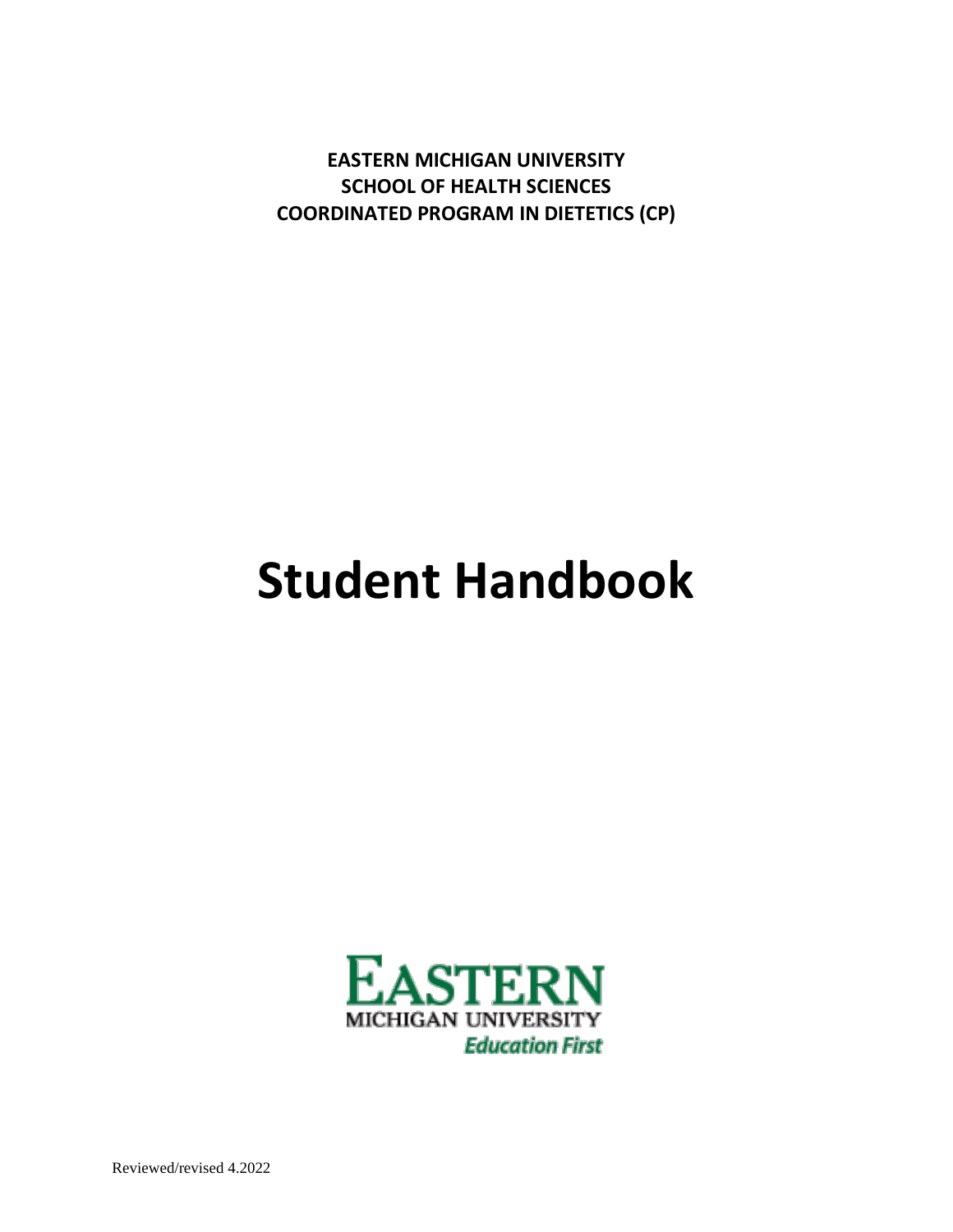# School of Health Sciences

# Student Handbook – Table of Contents

| <b>Mission &amp; Goals</b> |                                               | 3  |  |
|----------------------------|-----------------------------------------------|----|--|
|                            | <b>Definitions</b>                            |    |  |
|                            | <b>Attendance &amp; Absenteeism</b>           |    |  |
|                            | A. Lecture                                    | 5  |  |
|                            | <b>B.</b> Supervised Practice Experience      | 5  |  |
|                            | C. Pregnancy Leave                            | 9  |  |
|                            | D. Professional Meetings                      | 9  |  |
| Е.                         | <b>Holiday Observance</b>                     | 9  |  |
|                            | F. Weather Emergency Day                      | 10 |  |
| <b>Academic</b>            |                                               |    |  |
|                            | A. Programs of Study                          |    |  |
|                            | CCP (BS+MS) Program of Study                  | 11 |  |
|                            | MS Program of Study                           | 12 |  |
|                            | <b>MS Options</b>                             | 13 |  |
| В.                         | Maintenance of Academic Requirements          | 14 |  |
|                            | C. Textbooks                                  | 14 |  |
|                            | D. Reference Style                            | 14 |  |
|                            | E. Academic Calendar                          | 15 |  |
|                            | F. Disability Resource Center                 | 15 |  |
|                            | G. Scholarship Information                    | 15 |  |
|                            | Grading                                       |    |  |
|                            | <b>Submission of Late Assignments</b>         |    |  |
|                            | Program Stop Out, Withdrawal, and Readmission |    |  |
|                            | A. Program Stop Out                           | 16 |  |
|                            | B. Program Withdrawal                         | 16 |  |
|                            | C. Program Readmission                        | 17 |  |
|                            | <b>Academic Dishonesty</b>                    |    |  |
|                            | Professionalism                               |    |  |
|                            | A. Dress Code                                 | 18 |  |
|                            | <b>B.</b> Conduct                             | 19 |  |
|                            | C. Academy Code of Ethics                     | 21 |  |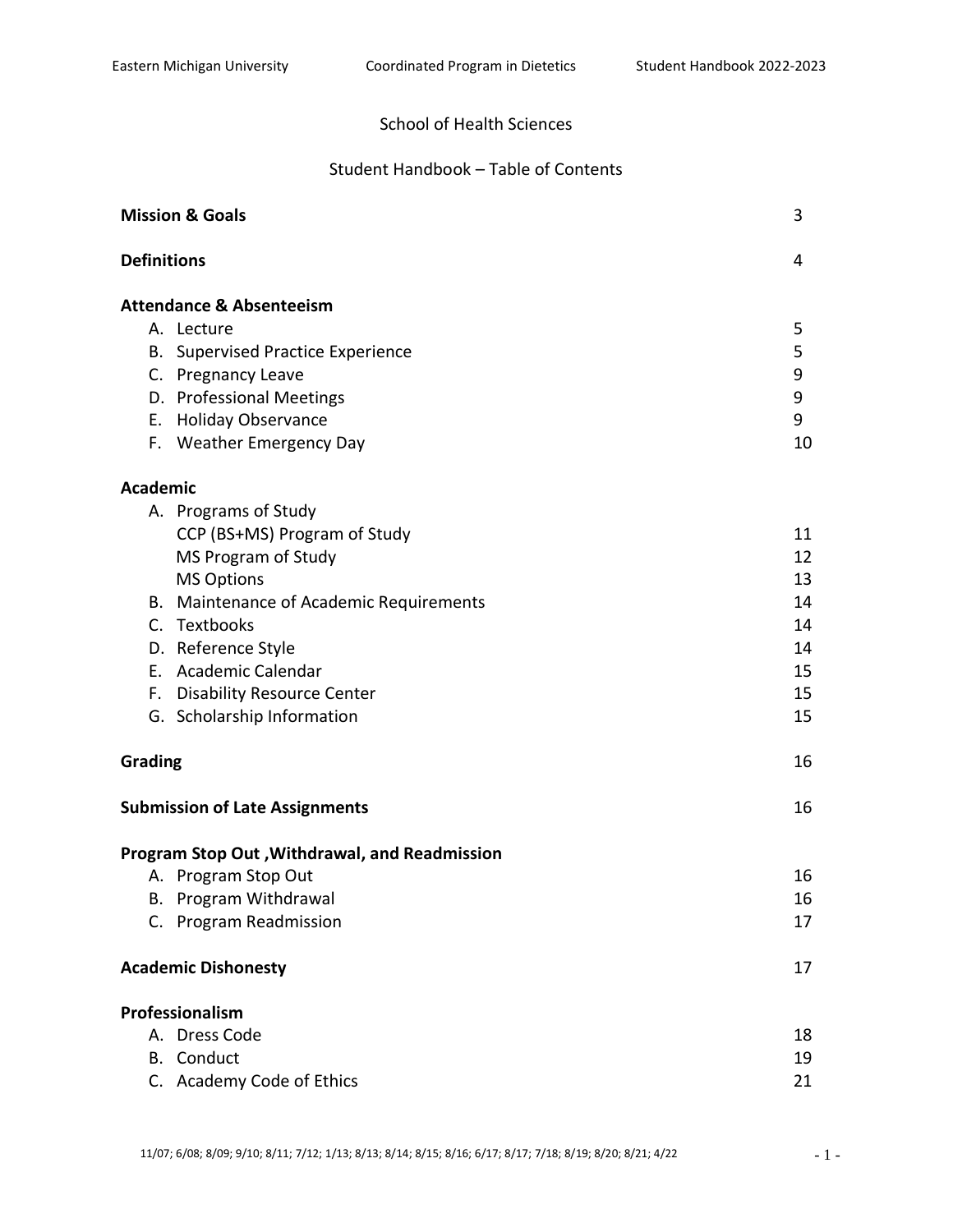| <b>Computer Use</b>                                                     |    |  |
|-------------------------------------------------------------------------|----|--|
| A. Email Procedures                                                     | 22 |  |
| <b>B.</b> Technical Issues                                              | 23 |  |
|                                                                         |    |  |
| <b>Disciplinary Dismissal</b>                                           | 23 |  |
| <b>Miscellaneous</b>                                                    |    |  |
| A. Access to Personal Records                                           | 24 |  |
| <b>B.</b> Advisor                                                       | 24 |  |
| C. Course Registration                                                  | 24 |  |
| D. Student Dietetic Association                                         | 24 |  |
| <b>Required Paperwork</b><br>Е.                                         | 25 |  |
| F. Evaluation of Students                                               | 25 |  |
| G. Evaluation of Program                                                | 25 |  |
| H. Voicing Student Concerns - EMU                                       | 26 |  |
| Voicing Student Concerns - ACEND<br>I.                                  | 27 |  |
| <b>Student Work</b><br>$\mathbf{J}_{\mathbf{r}}$                        | 27 |  |
| K. Resources                                                            | 27 |  |
| <b>Who to Contact</b>                                                   |    |  |
| <b>ACEND Accreditation Standards &amp; Knowledge &amp; Competencies</b> |    |  |
| <b>Core Competencies</b>                                                | 29 |  |
| <b>Graduation Procedure &amp; Verification Statements</b>               |    |  |
| A. Request a Graduation Audit                                           | 32 |  |
| <b>B.</b> Degree Application                                            | 32 |  |
| C. Exit Packet and RD Exam                                              | 32 |  |
| D. CP Exit Information/Verification                                     | 32 |  |
| <b>Communication Tips</b>                                               |    |  |
| <b>Photo/Video Waiver</b>                                               |    |  |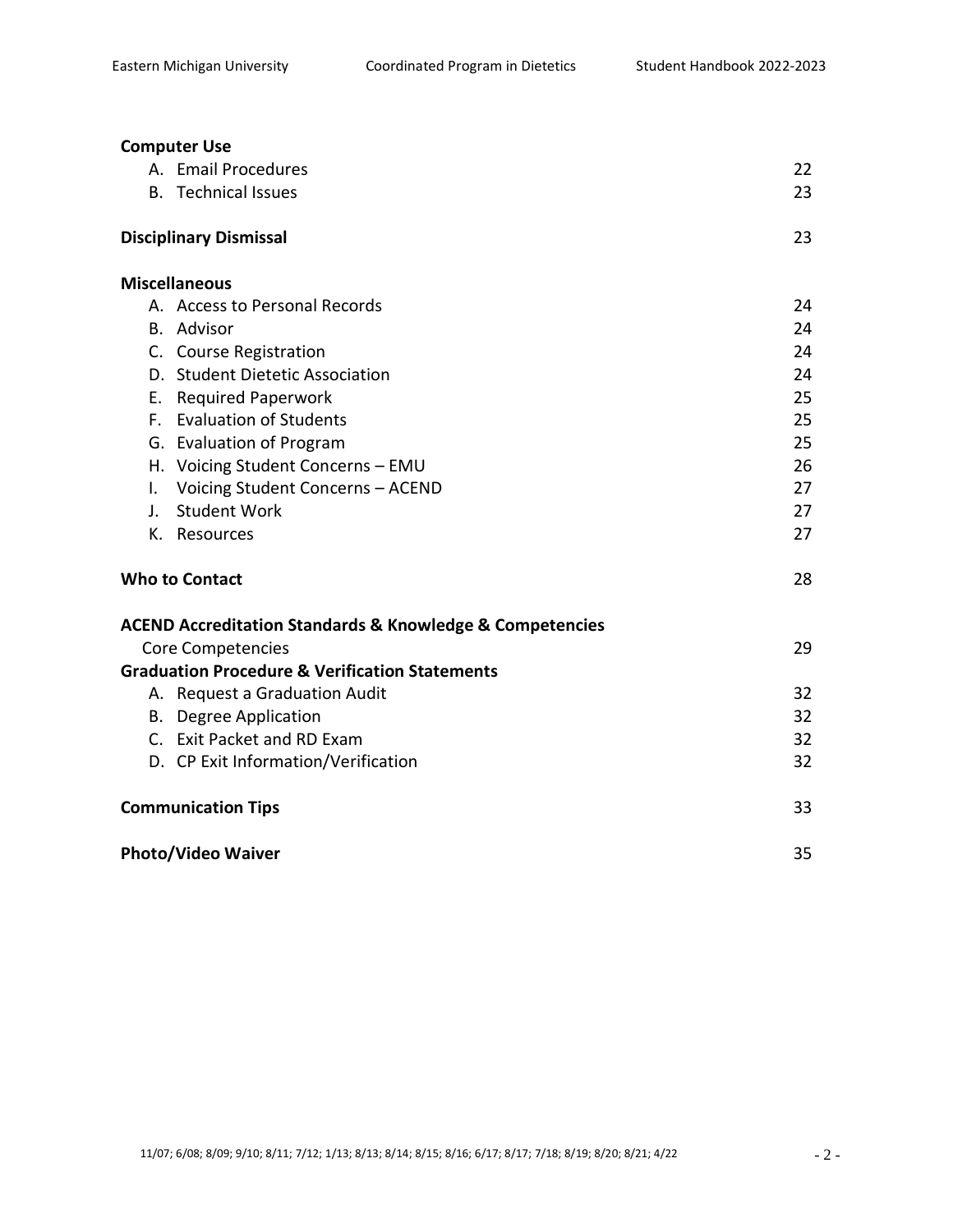#### **Mission Statement**

The Coordinated Program in Dietetics at Eastern Michigan University educates and graduates students prepared for entry-level practice as registered dietitians, with a concentration in entrepreneurship.

## **The CP achieves the mission by**

- providing an exceptional learning environment so students are continuously interpreting and responding to food and nutrition service delivery in a changing social and economic environment and applying new technologies to their dietetic education.
- providing student-centered learning opportunities for students to pursue their specific interests.
- encouraging and engaging in collaboration and partnerships with the community.
- promoting evidence-based knowledge and skills for students and graduates.
- enhancing students' current critical and reflective skills by collaborating with faculty to develop and complete research-based projects.

# **Goals and Objectives of the CP**

**Goal #1:** The CP will educate and graduate dietetics practitioners.

- At least 85% of program graduates take the CDR credentialing exam for dietitian nutritionists within 12 months of program completion.
- The program's one-year pass rate (graduates who pass the registration exam within one year of first attempt) is at least 80%.
- At least 80% of graduates will pass the registration exam on their first attempt.
- At least 80% of all CP students will complete all program/degree requirements within three years of beginning the program.
- Of graduates who seek employment, at least 80% are employed in nutrition and dietetics or related fields within 12 months of graduation.
- At least 80% of graduates will be rated by their employers as having the knowledge and skills expected for entry level practice.

**Goal #2:** Graduates of the CP will participate in professional development.

• At least 25% of three-year post-graduate survey respondents will report having participated in professional development, e.g., leadership, precepting for future practitioners, professional education.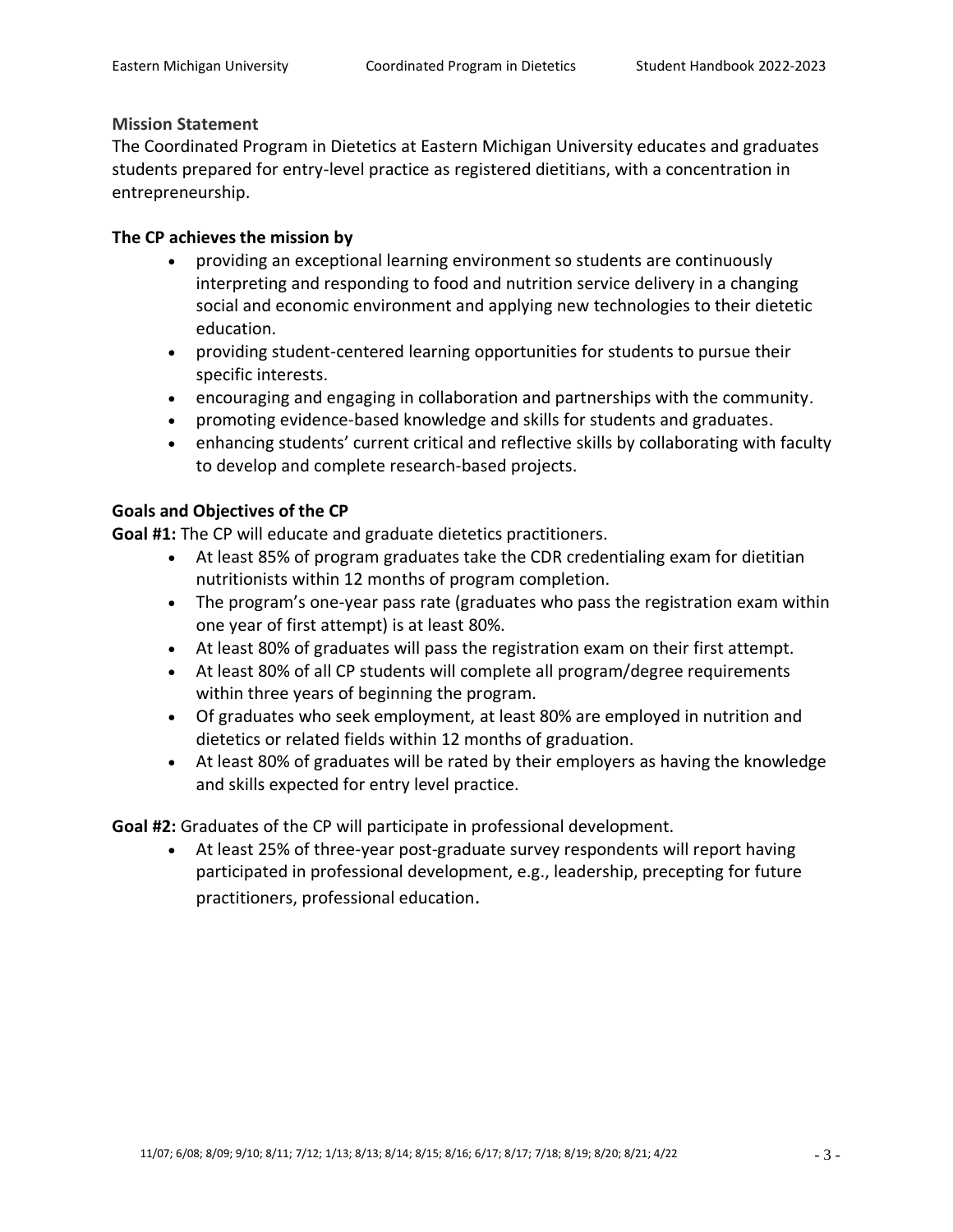# **DEFINITIONS**

| Academy                         | The Academy of Nutrition and Dietetics (AND)                               |
|---------------------------------|----------------------------------------------------------------------------|
| <b>ACEND</b>                    | Accreditation Council for Education in Nutrition and Dietetics is the      |
|                                 | accrediting agency for programs preparing students to begin careers as     |
|                                 | registered dietitians or dietetics technicians, registered. Thus, ACEND is |
|                                 | the accreditation body for the EMU Coordinated Program in Dietetics.       |
| <b>CDR</b>                      | Commission on Dietetic Registration. CDR administers the national          |
|                                 | registration exam and board certifications, and manages continuing         |
|                                 | education.                                                                 |
| <b>Verification Statement</b>   | This is the statement provided by the Dietetics Program Director to        |
|                                 | CDR and to CP graduates verifying that the graduate has completed all      |
|                                 | components necessary to sit for the registration exam. This is only        |
|                                 | issued after the student completes the dietetics program, achieves all     |
|                                 | skills needed to be an entry-level dietitian, and graduates from EMU.      |
| <b>KRDN</b>                     | Core Knowledge for the RD/RDN. These are guidelines put forth by           |
|                                 | ACEND. These KRDNs provide the student with the didactic component         |
|                                 | of a dietetics program. Students must demonstrate competence in all        |
|                                 | KRDNs before being issued a verification statement after graduation.       |
| <b>CRDN</b>                     | Competencies for the RD/RDN. These are guidelines set forth by             |
|                                 | ACEND. The CRDNs specify what every dietitian should be able to do at      |
|                                 | the beginning of their practice career. Students must demonstrate          |
|                                 | competence in all CRDNs before being issued a verification statement       |
|                                 | after graduation.                                                          |
| <b>SPE</b>                      | Supervised Practice Experience. This is defined as planned learning        |
|                                 | experiences in which students perform tasks over a defined period of       |
|                                 | time to integrate knowledge, skills, and values in real-life situations to |
|                                 | contribute to the acquisition and mastery of practitioner                  |
|                                 | competencies.                                                              |
|                                 |                                                                            |
| <b>Remote Student</b>           | A Supervised Practice Experience site secured by the student. Distance-    |
| <b>Identified Practice Site</b> | online students are responsible for securing their own preceptors/sites    |
|                                 | approximately 100 miles or more from our Ypsilanti main campus in          |
|                                 | order to complete all required SPEs.                                       |
| <b>Affiliation Agreement</b>    | An affiliation agreement is the legal agreement between the                |
|                                 | Supervised Practice Experience facility and the EMU Board of Regents;      |
|                                 | it provides liability coverage for the student and the University, and     |
|                                 | protects all parties involved.                                             |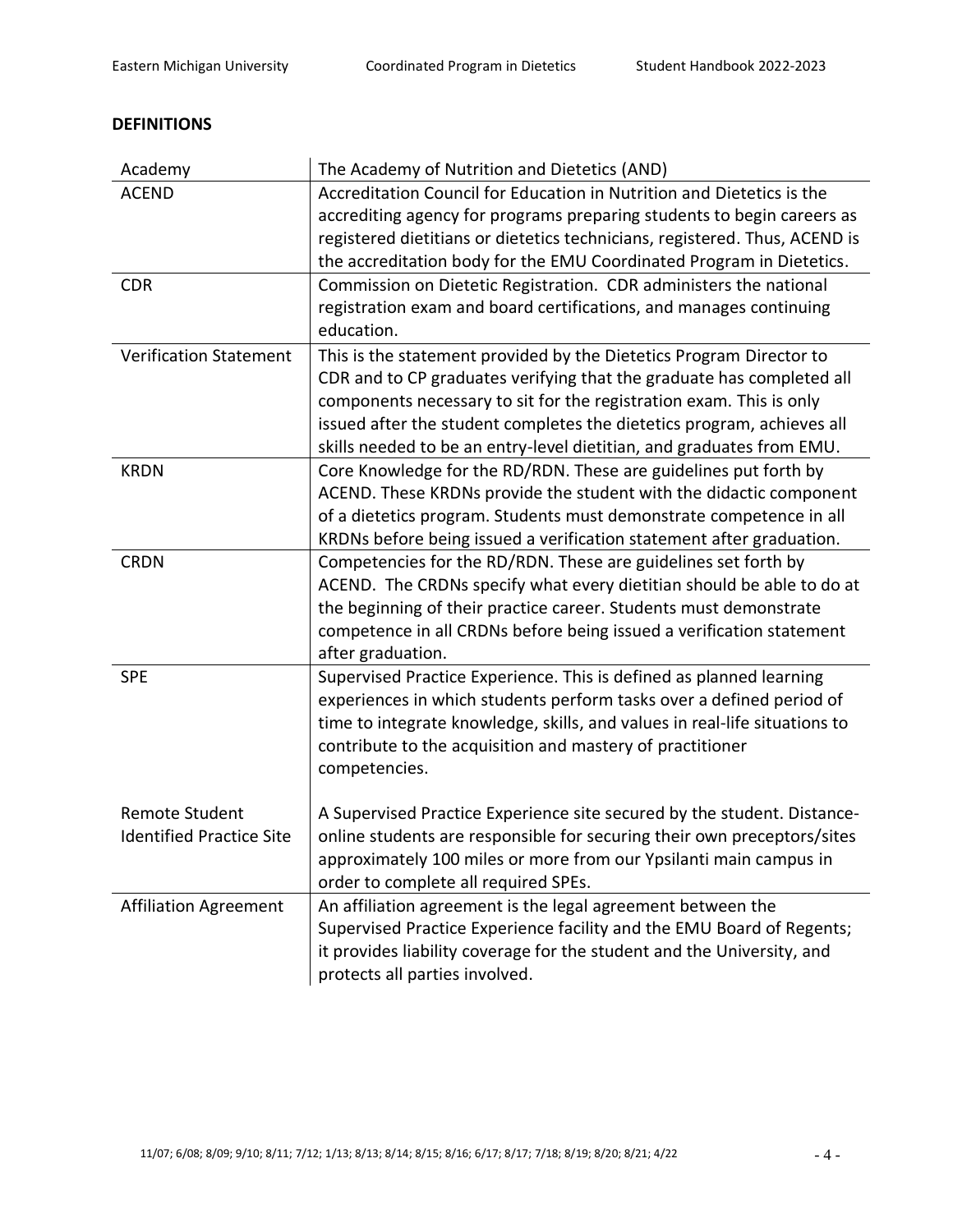#### **PROGRAM POLICIES AND PROCEDURES**

In general, policies and procedures apply to both the on-campus and distance-online cohorts. However, there are some that are cohort specific (e.g., distance-online students secure their own practice sites). If you have a question as to whether a specific policy is applicable to your cohort, please reach out to a Program Director. Failure to follow CP policies and procedures can result in dismissal from the Program and/or not receiving a verification statement.

# **Attendance and Absenteeism**

# **A. Lecture Component**

Students attend a university primarily for their intellectual growth and development. Regular attendance and active participation in class are important elements in the learning process whether in the traditional classroom or in the distance-online environment. These elements also provide appropriate opportunities for the evaluation of the students' progress.

The student is personally responsible for the satisfactory completion of the course work prescribed by their instructor(s). This means that they are expected to attend class regularly, and are responsible for the work assigned in class, the material covered in class, and for participation in class activities (including e-mails, threaded discussions, and realtime chats) designated by the instructor as part of the learning experience. Students are to notify their instructor(s) **PRIOR** to the due date or scheduled session if unable to complete a lecture module or assignment on time, are not able to log on for a real-time chat at the designated time, or cannot attend class for any reason. Students are responsible for any material missed during an absence.

# **B. Supervised Practice Experience Courses (SPE)**

Students complete SPE under the direction of the faculty/lecturers. Therefore, Supervised Practice Experiences must be completed within the semester they are scheduled. Exceptions allowing for hours to be completed after the assigned semester may be provided at the discretion of the course instructor and Program Directors for extreme circumstances. The course instructor has the right to alter a practice experience or remove the student from the experience if the student's performance (academic or behavioral) is unsatisfactory. Preceptors/SPE sites also have the right to remove the student from the experience if the student's performance (academic or behavior) is unsatisfactory or violates any condition of the affiliation agreement (e.g., HIPAA privacy, site policies, patient/client safety, professionalism). All SPE courses include an orientation. Therefore, experiences may not be scheduled during the first week, or more, of classes without prior approval from the Program Directors, Clinical Coordinator, and course instructor. The Clinical Coordinator will provide specifics on this for distance-online students to schedule directly with their preceptor.

Ten percent (10%) of the total point value for each SPE course will be devoted to Experience Engagement Points. Evaluation for Experience Engagement Points will be based on a student's conduct while at their SPE site (as determined through preceptor feedback and/or instructor evaluation), as well as within their course. Points will be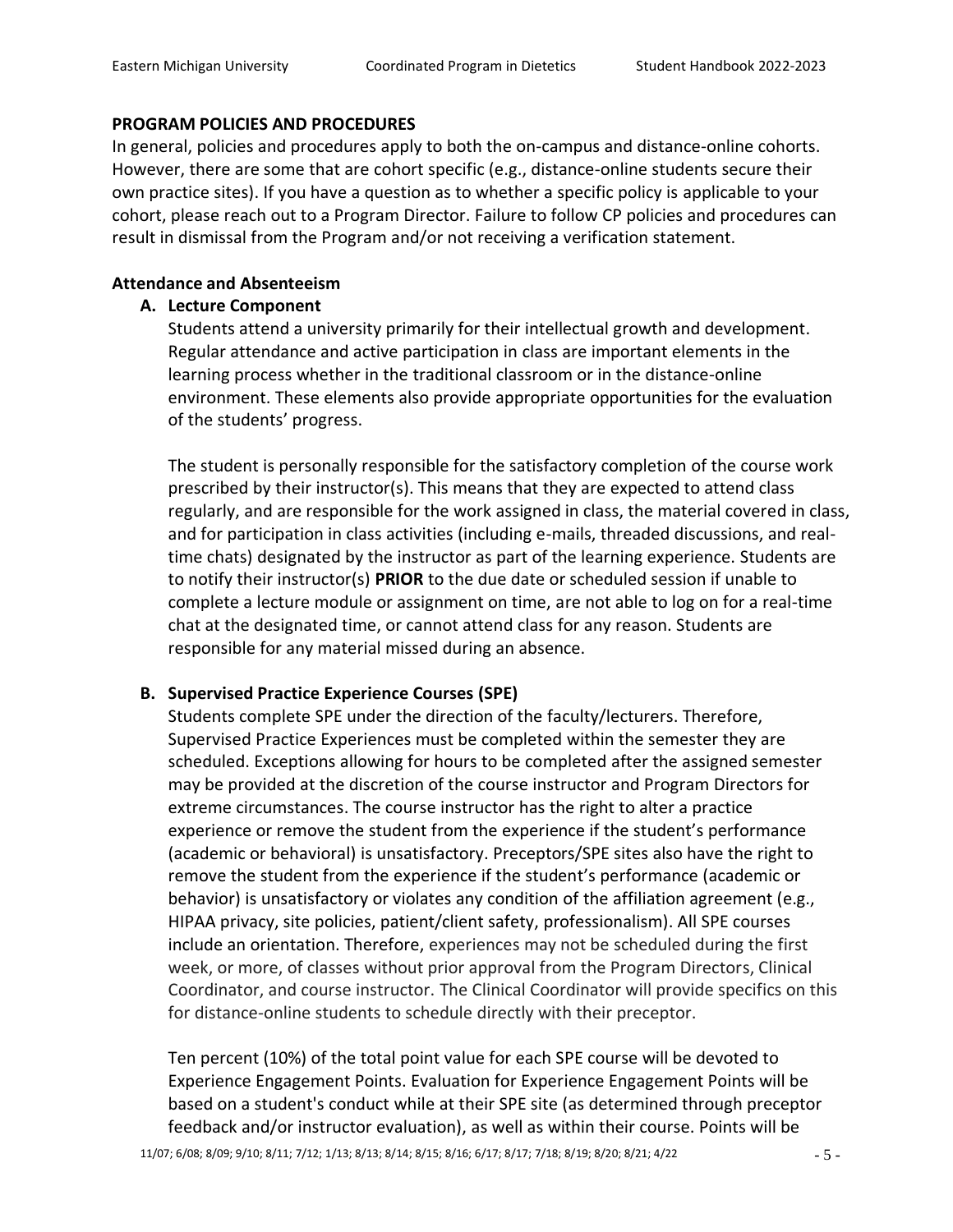awarded based upon the student's demonstration of soft skills, including but not limited to the following criteria: ability to accept feedback, desire to learn, professionalism, time management, respectful behavior, positive attitude, quality and completeness of work in comparison to course expectations, and the ability to demonstrate progressive improvement in the skills associated with being an entry level RD/RDN within the given practice area.

Students are not permitted to accept monetary compensation (this includes gifts) for SPE hours. In addition, students are not permitted to complete SPE hours at their place of employment or where friends and family work, unless approved in advance by the Clinical Coordinator. If a student is completing SPE hours in a facility at which they are employed, paid work hours cannot count towards completion of SPE hours. Any violations of this policy will result in disciplinary action up to and including dismissal from the Program and/or the student not receiving a verification statement.

Students should not be at a facility without the presence of the preceptor or the preceptor's designee. A designee includes clinical dietitians, dietetic technicians, Certified Dietary Managers, a lead foodservice employee such as a cook, foodservice supervisor, manager or department director. The student must always have someone on-site who is their point of contact; this may or may not be the student's primary preceptor. This person should be identified and designated as the go-to person for questions and the one to provide the student with a work plan for the day. If a student is asked to be on-site without a preceptor or their designee, they must contact their instructor immediately.

Students are to request their own username/password for computer access at an SPE site. If they are not provided with a student username/password, the student should refuse to document under someone else's user ID. If asked to do so, students must notify their instructor immediately.

Students are not to communicate with preceptors or patients/clients via social media or email with regards to patient/client care or any confidential information pertaining to the SPE site. This can be a HIPAA violation. If this is a practice of the facility, students must discuss the issue with their instructor before participating in this type of communication.

If a student is asked to leave a facility by the preceptor, or another representative of the facility, for any reason, the Program reserves the right to not assign the student to another facility, which will result in the student not receiving a verification statement and may additionally result in dismissal from the Program.

In order to assure that the student enrolled in the CP completes the minimum number of SPE hours required by the Accreditation Standards of ACEND during their academic program, the following policy on absenteeism will be followed. Each student is to spend the required amount of time at each SPE site which is generally 8 hours/day (plus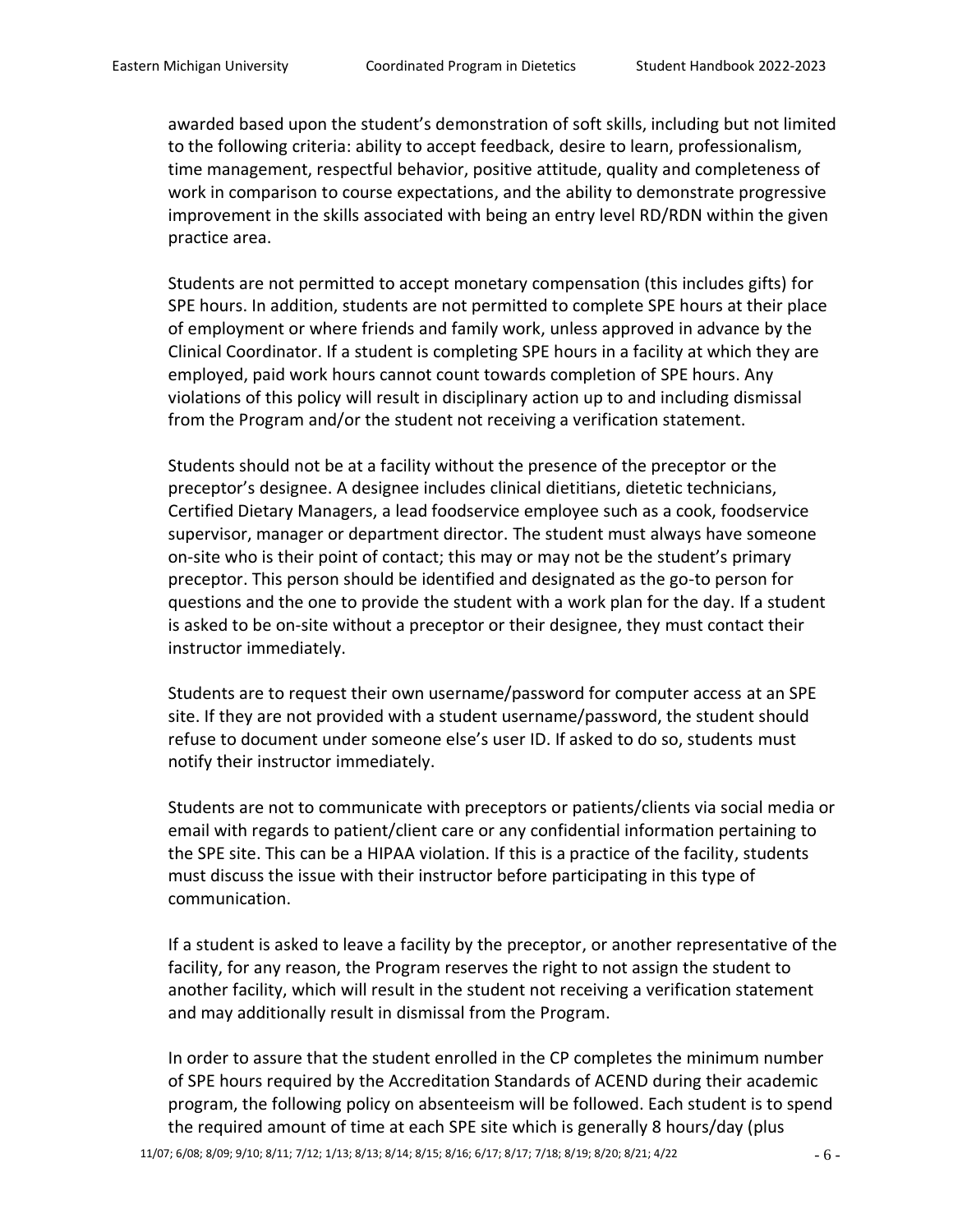lunch/break time - which does not count toward hours of SPE) but could be more per facility protocol. Students are not to arrive late or leave a facility early; they must spend the required time in the facility. The required total hours spent in each experience are a minimum. Additional hours may be assigned as deemed necessary by the preceptor or course instructor. If the student fails to complete the required hours they will not receive a verification statement and may be dismissed from the Program.

In the event the student will be late or absent from the experience, the student must notify the course instructor and the preceptor prior to the start of the SPE or as soon as possible in an emergency. Written documentation related to the emergency must be provided to the course instructor and preceptor. Any experience hours missed during an absence must be made up at the convenience of the preceptor and the facility. Total hours spent in each SPE must be recorded on the Learning Outcomes Tool, signed by the preceptor, and submitted to each course instructor before the final exam for that course (unless otherwise specified by the course instructor). If documents are not submitted, the student will not pass the course. This will result in disciplinary action by the Program, which may include dismissal from the Program and/or the student not receiving a verification statement.

Students in the distance-online cohort are responsible for securing their own remote student-identified practice sites. Appropriate sites include clinical facilities such as acute, sub-acute and long-term care; foodservice establishments such as acute, subacute and long-term care, schools or colleges and universities; community-based agencies such as WIC, senior centers, corporate wellness, and private practitioners. The number of remote student-identified practice sites, and subsequent affiliation agreements signed, will depend on what is available in the student's geographical location.

The Clinical Coordinator is available to assist in securing preceptors and remote studentidentified practice sites, although it is ultimately the student's responsibility to secure all required preceptors/ sites. The student will be provided tools to help them obtain preceptors/remote student-identified practice sites. These are available at the EMU Dietetics website at application at the link titled "Directions for Securing Distance-Online Preceptors".

Required preceptor paperwork for the first year of the program and the  $2^{nd}$  year final Nutrition Therapy III Experience is due at the time of application to the Program. For the remainder of the Program's 2<sup>nd</sup> year, the due date for securing remote studentidentified practice sites and preceptors is February 15<sup>th</sup>, during year one of the Program. This means providing the completed Online Preceptor Commitment Form for each SPE course and a Summary Sheet to the Clinical Coordinator by the due date (February 15<sup>th</sup>).

Once a student is accepted into the CP at EMU, affiliation agreements are secured through EMU Legal Affairs. The Clinical Coordinator will initiate this process. Students must confirm with the Clinical Coordinator that an affiliation agreement has been signed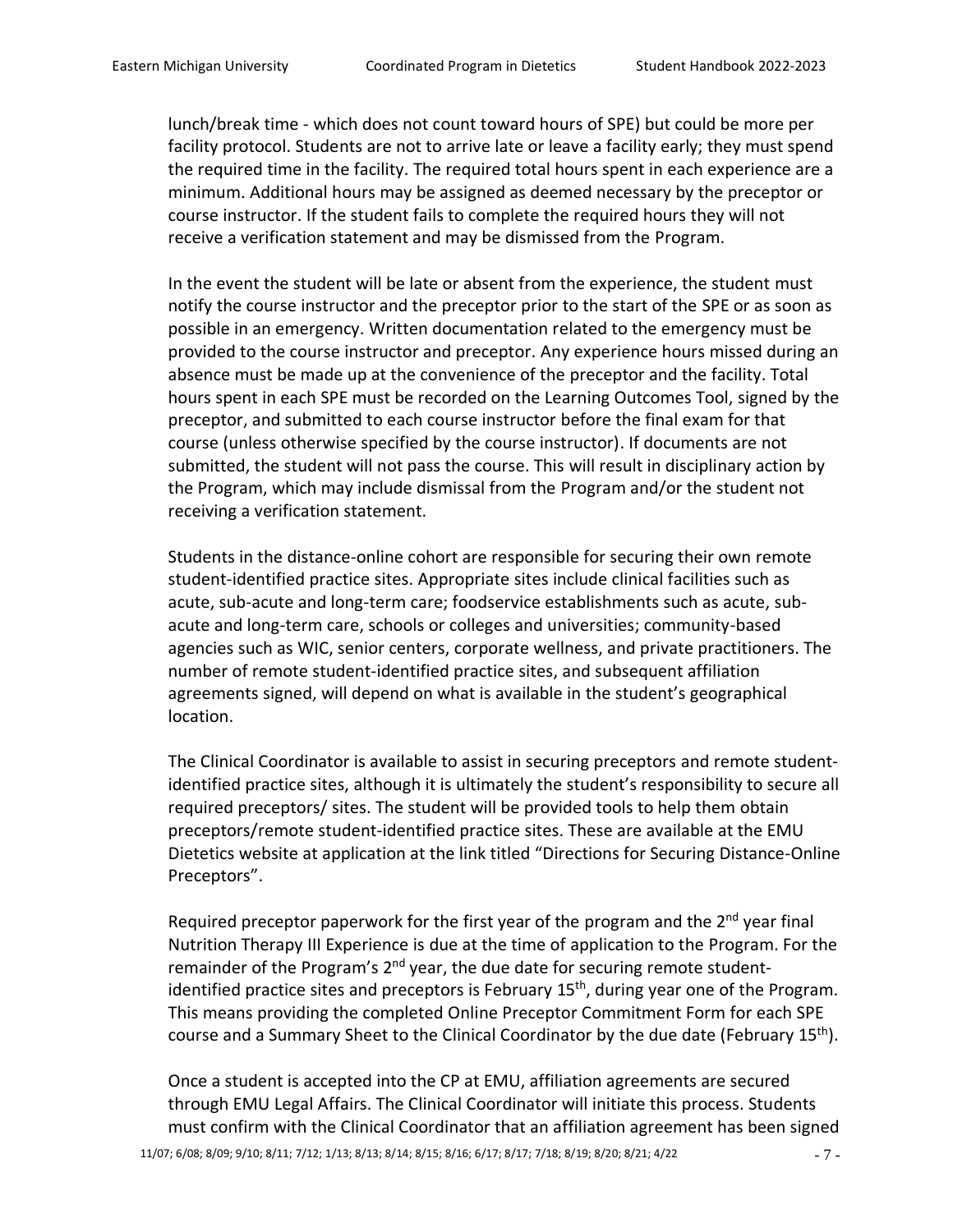with a facility/preceptor prior to starting SPE hours in that facility. Students may not enter the facility for supervised practice experiences without the executed affiliation agreement on file in the University's Legal Affairs Affiliation Agreement Database. If a change in experience site or preceptor is needed at any time during the professional phase of the program, students must contact the Clinical Coordinator immediately. The Clinical Coordinator will be available to guide the student in finding a new placement site and or preceptor if needed, though it is ultimately the student's responsibility to secure a new preceptor/site.

Students in the on-campus cohort will be assigned to facilities by the Clinical Coordinator. Students may be placed in supervised practice experience sites up to a 2 hour drive one-way from campus. All paperwork and legal agreements will be managed by the Clinical Coordinator. Information related to the assigned facilities will be provided to the student by the Clinical Coordinator and/or the faculty of record for the course.

SPE sites typically have onboarding requirements for students. These must be completed by the student prior to the rotation start, unless otherwise specified. Notice of these requirements will come from the Clinical Coordinator or directly from the site preceptor or administrative professional. These requirements may include completing site specific in-person or online orientation modules, providing background check and drug screen results, proof of vaccines and a physical, proof of BLS & First Aid training, proof of health insurance and completion of site forms related to HIPAA privacy/policy adherence/computer usage, etc. Unless the site specifically requires this information be provided directly from the University, students are responsible to complete all forms and training and provide all the documentation/results they submitted to the Viewpoint Screening third party system.

Students are not allowed to trade schedules/sites with each other. Furthermore, students are not allowed to change their supervised practice experience schedule without prior permission from the course instructor and preceptor. Reasonable cause must be given and the request sent in email to the instructor a minimum of 2 weeks in advance of the requested schedule change. The course instructor and/or preceptor have the right to refuse a schedule change. If a schedule change is refused, the student must complete hours as scheduled. If the student does not abide by the schedule, disciplinary action will be taken by the Program, which will include at minimum a concern form write-up and may include dismissal from the Program and/or the student not receiving a verification statement.

Students are responsible for their own appropriate automobile insurance (which covers them to/from supervised practice experience sites/remote student-identified practice sites) and are responsible for transportation to/from all practice experiences and meetings. Students should not accept transportation from EMU faculty. In certain circumstances, preceptors may offer to provide transportation to students. It is the decision of the student whether or not to accept the offer. Students who do so, accept the offer at their own risk. The EMU Coordinated Program does not condone nor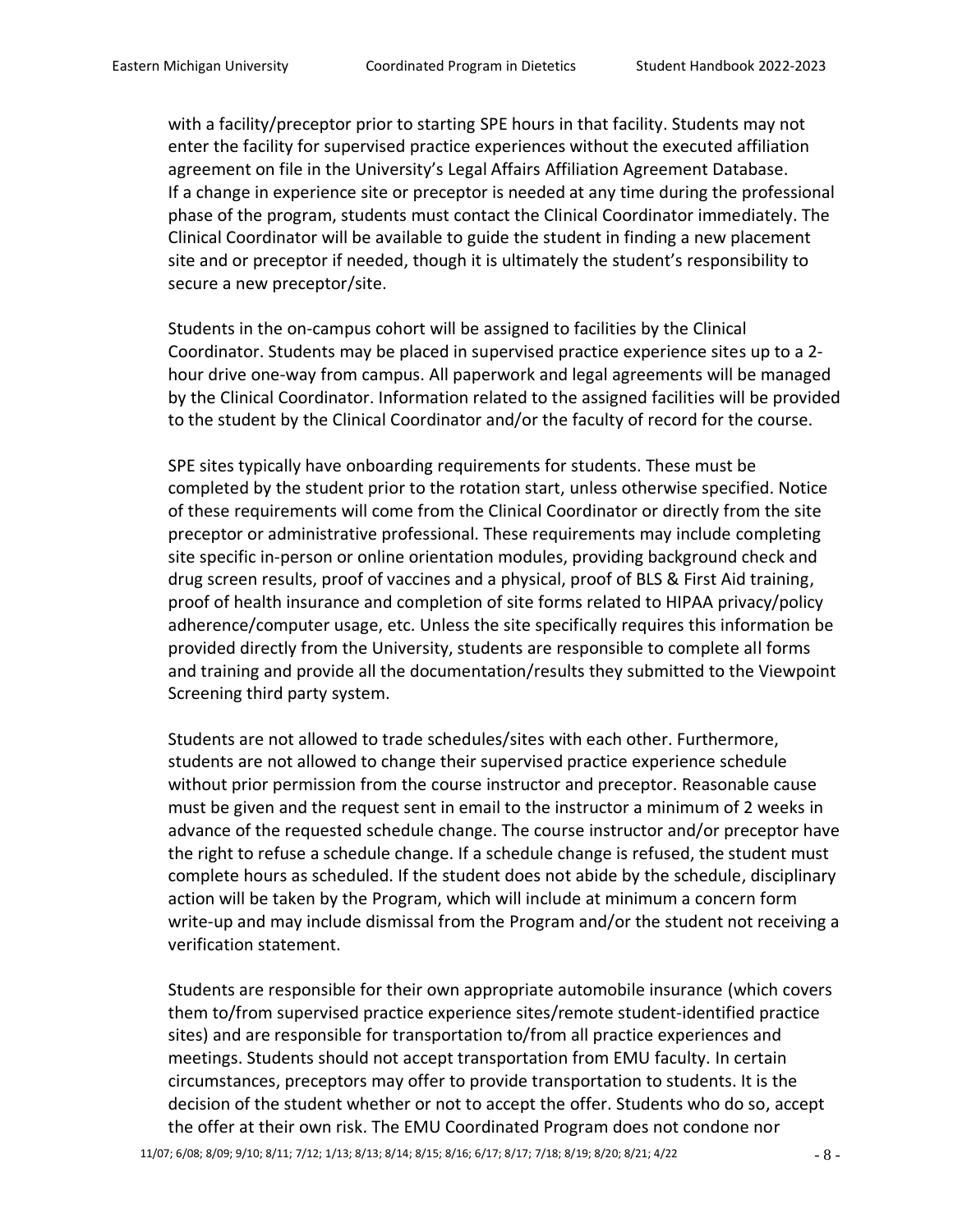prohibit student-preceptor ride-sharing.

Students are not required to carry student medical professional liability or general liability insurance while performing in their Supervised Practice Experiences. Eastern Michigan University Legal Affairs/Risk Management covers the CP students while in their SPE for both types of insurances. This insurance is at no cost to the student and automatic while in the CP. It does not cover any outside work or volunteer work performed by the student while they are in the CP.

# **C. Pregnancy Leaves**

The student must inform the Program Directors, in writing, of their pregnancy five months prior to the expected delivery date. At this time, the pregnant student must also document the status of their pregnancy by submitting written approval, from their physician, for continuation in the CP. The student cannot continue supervised practice experience hours without this approval. At least four months prior to the expected delivery date, the Program Directors and the student will determine the best course of action regarding continuation in the program. The student will then make arrangements with individual preceptors, the Clinical Coordinator, and the faculty of record to complete required Supervised Practice Experiences and coursework, as necessary. Depending on the due date, this may result in a modified plan of study that extends the length of the student's time in the Program by up to a year. If a student's partner is pregnant, they must inform the Program Directors, in writing, five months in advance if the student anticipates taking a leave from course work or Supervised Practice Experience hours.

# **D. Professional Meetings**

Attendance at professional meetings, outside lectures, food and restaurant shows, etc., does not substitute for regularly scheduled supervised practice experiences in the CP, unless designated as part of course requirements stated in the syllabus. Students should attend such events as a future professional in dietetics, to become acquainted with the field, to gain knowledge in topics of interest and to network with practitioners.

# **E. Holiday Observances**

# **University Policy**

Eastern Michigan University recognizes the rights of students to observe religious holidays without penalty to the student.

# **University Practice**

Students will provide advance notice to their instructors in order to make up work, including examinations, which they miss as a result of their absence from class due to observance of religious holidays.

If satisfactory arrangements cannot be made with the appropriate instructor(s), students may appeal to the head(s) of the department(s) in which the course(s) is/are offered.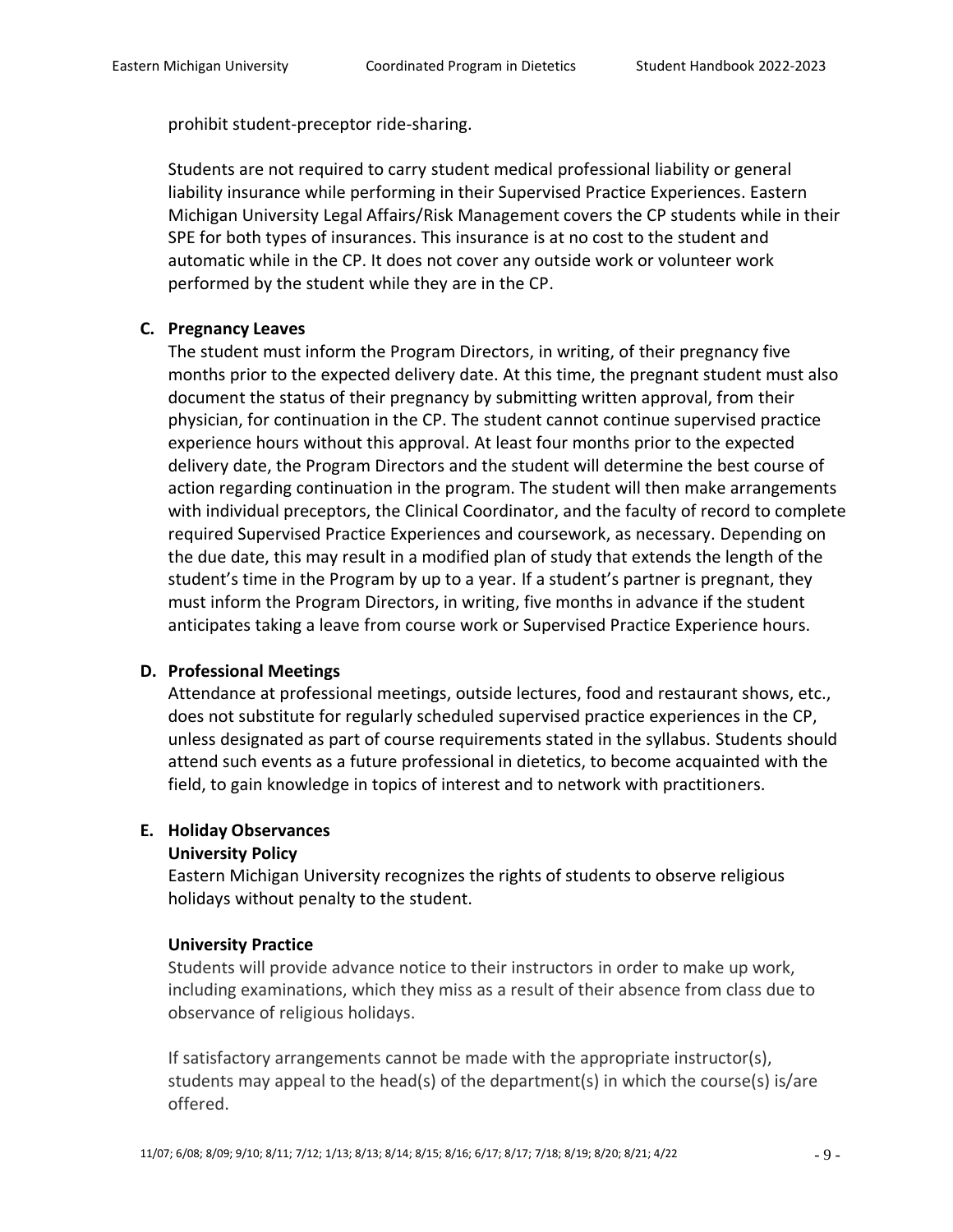#### **Program Policy**

If a student must miss SPE due to religious observance, they are responsible for making the hours up at the convenience of the preceptor/facility. The student is responsible for providing this information to the course instructor and preceptor within one week of the start of the semester in which the holiday will be observed.

Students may be required to attend supervised practice experiences on federal holidays, no classes days, and/or university breaks.

# **F. Weather Emergency Day**

Student safety is of utmost importance to Eastern Michigan University. A University weather-related closing does not automatically mean a student does not report to their SPE facility. Students should attempt to contact their preceptor/facility first and then their instructor for direction. If a "weather emergency day" occurs, (i.e., SPE site is closed or it is unsafe to travel there) the SPE hours must be rescheduled and completed prior to the end of the semester. These hours will be at the discretion of the preceptor/facility and can be completed on the weekend or at the beginning or end of the regular scheduled day if necessary.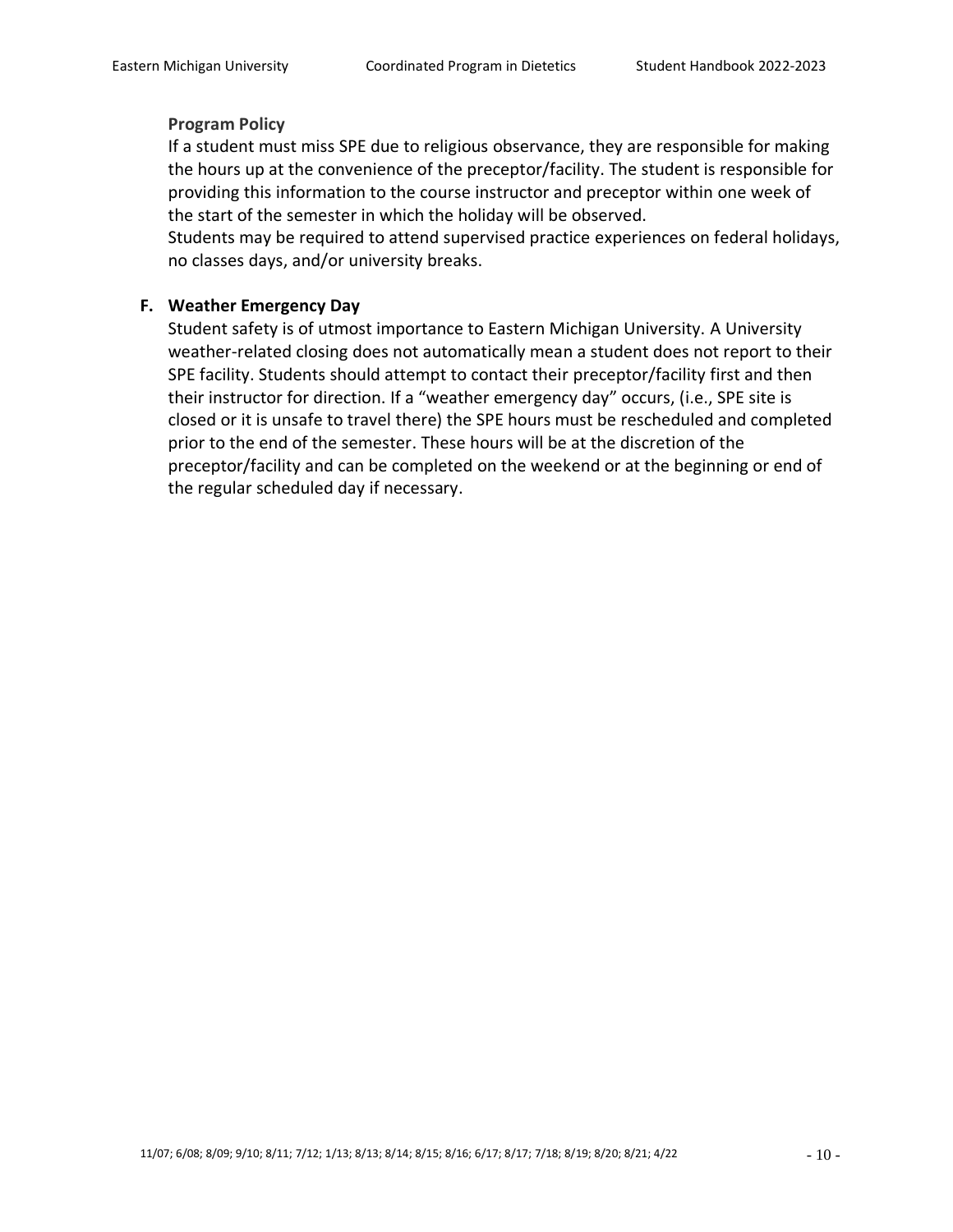## **Academic**

## **A. Program of Study**

# **Combined Program (CCP, BS+MS)**

It is the students' responsibility to make sure that all general education and prerequisite courses, as determined by EMU and the Coordinated Program in Dietetics, are successfully completed.

Students will complete the following courses as listed once they have applied and are accepted into the Coordinated Program in Dietetics.

# **TOTAL CREDITS for PROFESSIONAL PHASE: 67-70**

| Summer 1                                                              |                |
|-----------------------------------------------------------------------|----------------|
| DTC 233 Fundamentals in Nutrition Therapy                             | 3              |
| DTC 315 Nutrition Assessment & Counseling                             | 3              |
| Fall 1                                                                |                |
| DTC 302 Nutrient Metabolism: Macro                                    | 3              |
| DTC 330 Nutrition Therapy I                                           | 3              |
| DTC 332 Nutrition Therapy 1 Application                               | $\overline{2}$ |
| DTC 350 Foodservice Systems Management I                              | 3              |
| DTC 551 Foodservice Systems Management I Experience                   | 4              |
| Winter 1                                                              |                |
| DTC 370 Nutrition Therapy II                                          | 3              |
| DTC 575 Nutrition Therapy II Experience                               | 4              |
| DTC 422 Nutrient Metabolism: Micro                                    | 3              |
| DTC 500 Research Design & Methods                                     | 3              |
| Summer 2 - Apply to Graduate School for the following Winter semester |                |
| <b>DTC 415 Nutrition Communications</b>                               | 3              |
| Fall $2 - 12$ credits                                                 |                |
| DTC 430W Community Nutrition                                          | 3              |
| DTC 535 Community Nutrition Experience                                | 4              |
| DTC 450 Foodservice Systems Management II                             | $\overline{2}$ |
| DTC 460 Nutrition Therapy III                                         | 3              |
| <b>Winter 2</b>                                                       |                |
| DTC 601 Research Writing*                                             | 3              |
| DTC 618 Adv Topics in Nutrition                                       | 3              |
| DTC 655 Foodservice Systems Management II Experience                  | 3              |
| DTC 671 Nutrition Therapy III Experience                              | 4              |
| Summer 3                                                              |                |
| DTC 608 Advanced Topics in Food                                       | 3              |
| DTC 659 Development of the Entrepreneurial Dietitian                  | 3              |

\*DTC 601 is not required if pursuing the thesis or non-thesis research track. Students will work directly with their advisor to determine a schedule for project completion.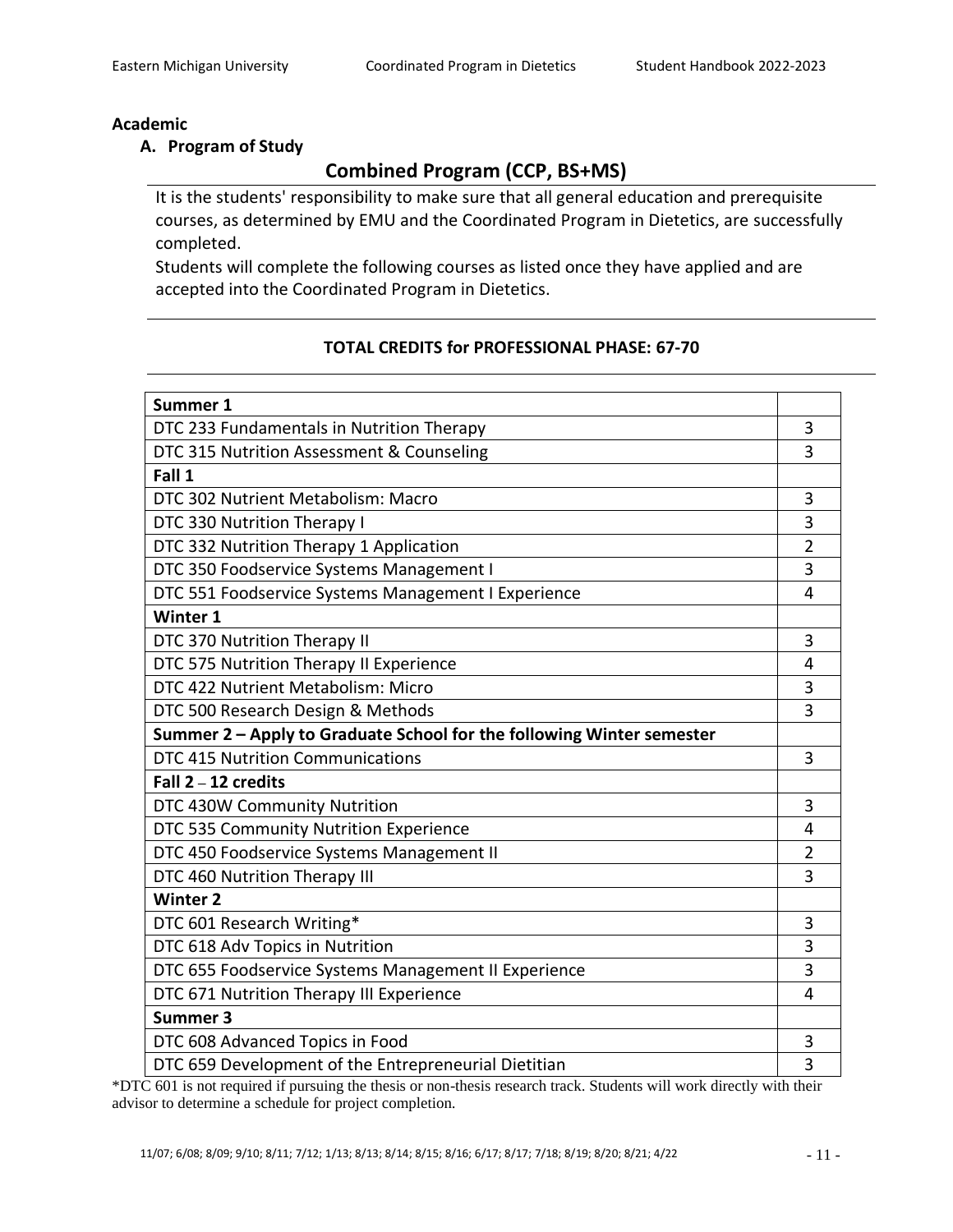# **Master of Science (MS CP)**

It is the students' responsibility to make sure all prerequisite courses, as determined by EMU and the Coordinated Program in Dietetics, are successfully completed.

Students will complete the following courses as listed once they have applied and are accepted into the Coordinated Program in Dietetics

# **TOTAL CREDITS for PROFESSIONAL PHASE: 67-70**

| Summer 1                                             |                |  |
|------------------------------------------------------|----------------|--|
| DTC 233 Fundamentals in Nutrition Therapy            | 3              |  |
| DTC 315 Nutrition Assessment & Counseling            |                |  |
| Fall 1                                               |                |  |
| DTC 302 Nutrient Metabolism: Macro                   | 3              |  |
| DTC 330 Nutrition Therapy I                          | 3              |  |
| DTC 332 Nutrition Therapy 1 Application              | $\overline{2}$ |  |
| DTC 350 Foodservice Systems Management I             | 3              |  |
| DTC 351 Foodservice Systems Management I Experience  | 4              |  |
| Winter 1                                             |                |  |
| DTC 370 Nutrition Therapy II                         | 3              |  |
| DTC 575 Nutrition Therapy II Experience              | 4              |  |
| DTC 422 Nutrient Metabolism: Micro                   | 3              |  |
| DTC 500 Research Design & Methods                    | 3              |  |
| <b>Summer 2</b>                                      |                |  |
| <b>DTC 415 Nutrition Communications</b>              | 3              |  |
| Fall 2                                               |                |  |
| DTC 430W Community Nutrition                         | 3              |  |
| DTC 535 Community Nutrition Experience               | 4              |  |
| DTC 450 Foodservice Systems Management II            | $\overline{2}$ |  |
| DTC 460 Nutrition Therapy III                        | 3              |  |
| <b>Winter 2</b>                                      |                |  |
| DTC 601 Research Writing*                            | 3              |  |
| DTC 618 Advanced Topics in Nutrition                 | 3              |  |
| DTC 655 Foodservice Systems Management II Experience | 3              |  |
| DTC 671 Nutrition Therapy III Experience             | 4              |  |
| Summer 3                                             |                |  |
| DTC 608 Advanced Topics in Food                      | 3              |  |
| DTC 659 Development of the Entrepreneurial Dietitian | 3              |  |

 $*$ DTC 601 is not required if pursuing the thesis or non-thesis research track. Students will work directly with their advisor to determine a schedule for project completion.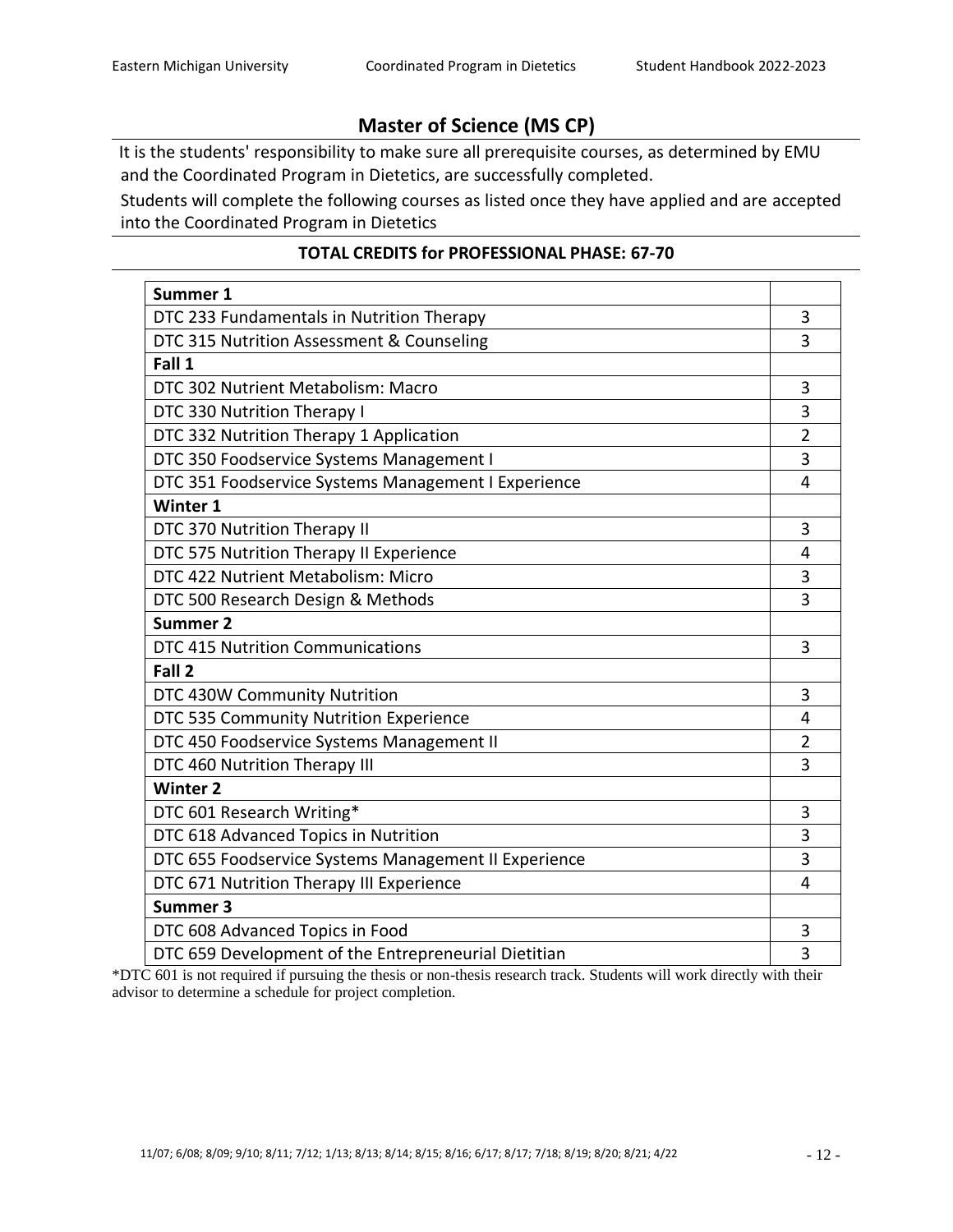# **Culminating Experience Options**

The following options are explored in DTC 500 Research Design and Methods. A decision will be made by each MS student during this course. It is highly recommended that students review basic statistics prior to this course, potentially utilizing a free course such as [https://www.khanacademy.org/math/statistics-probability.](https://www.khanacademy.org/math/statistics-probability)

# **Thesis Option – 6 credits**

The thesis option involves a research study that is planned, executed, and written in thesis format. This option includes three classes (six total credit hours). Each student must have a committee of at least two people; the thesis chair must have a PhD and be an EMU faculty. More specifically, the thesis consists of a research study that requires the writing of 5 chapters detailing the study. Statistical analysis is the responsibility of the student. Chapters 1-3 are a proposal of the study, written in Thesis I. Chapter 1 is the introduction, chapter 2 is the review of literature, and chapter 3 is the methodology (how you will do the study). Thesis II involves data collection and statistical analysis of the data. Chapters 4 (Results) and 5 (Conclusions) are written. Thesis III involves dissemination of the research through a thesis defense presentation and a poster presentation or an article in a peer-reviewed journal.

# **Non-Thesis Research Option – 6 credits**

The research option is a three-class series (six total credit hours) working with one faculty on a project that the student and faculty agree on. More specifically, you may follow the same format as the thesis without the statistical analyses. You may also choose something completely different. Students should work with a faculty to determine project details. As with the thesis option, students are guided toward a poster presentation and/or submitting manuscripts to peer-reviewed journals.

# **Research Writing Option – 3 credits**

The research writing option is one class (three credit hours) focused on biomedical research writing. Students complete a series of assignments in research writing; complete a newsletter article, and a short manuscript that is distributed electronically to faculty and staff in the School of Health Sciences at the end of the semester.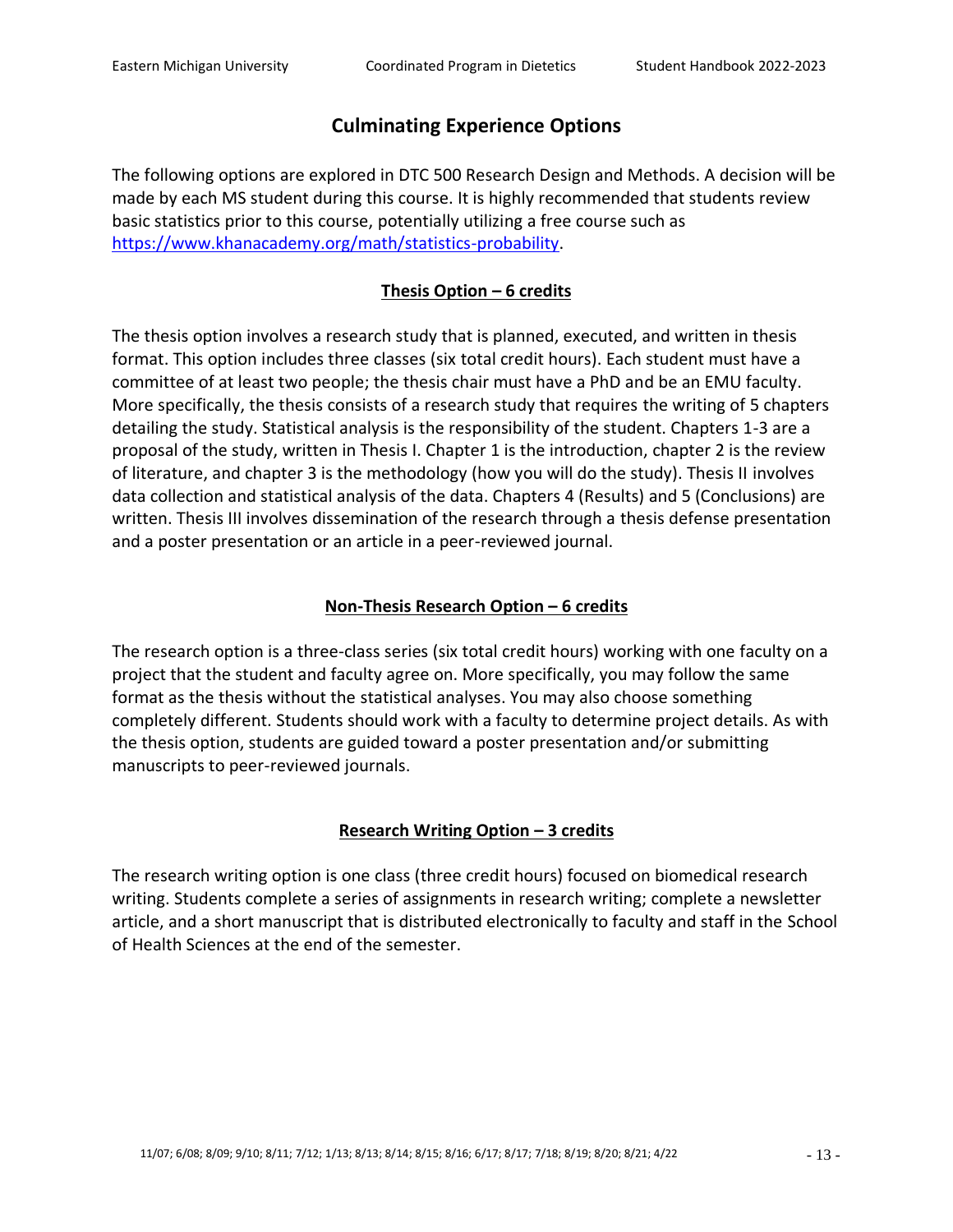### **B. Maintenance of Academic Requirements**

Once the student has been accepted into the CP, it is expected that they will maintain a high level of academic progress. If the student earns a grade of C+, C, C- in any two required courses during the professional phase of the Program they will be put on academic probation within the Program. The student will be required to meet with the Program Directors (this may be via phone, Zoom, or email). At this time, conditions of the academic probation will be determined and a plan of action will be put into place.

If the student earns another (third) C+, C, C- in a required course during the professional phase of the Program, a committee review of the circumstances will be conducted and disciplinary action will be taken including a concern form write-up and possible dismissal from the Program and/or the student not receiving a verification statement.

A grade of D+, D, D- in any required course during the professional phase of the Program will be referred for a committee review and disciplinary action will be taken including potential dismissal from the Program and/or the student not receiving a verification statement. At a minimum, the student will be required to retake the course, which may result in the need for a modified plan of study that extends the length of the Program.

A grade of F in any required course during the professional phase of the Program will result in automatic dismissal from the Program, which includes the student not receiving a verification statement.

The formation of the review committee will be determined at the time of need by the Program Directors.

# **C. Textbooks**

Textbook information will be available via the EMU Bookstore website prior to the start of the semester. Although it is encouraged, students are not obligated to purchase books through the EMU Bookstore; this is however, where the information will be found. Visit the [EMU Bookstore](https://www.bkstr.com/easternmichiganstore/shop/textbooks-and-course-materials)

It is recommended that students keep all textbooks until the end of the Program. They may be needed for more than one class and can be used as references and study aids for the registration exam.

# **D. Reference Style**

All DTC courses will utilize the American Medical Association reference style (AMA); the style used by the Journal of the Academy of Nutrition and Dietetics (JAND). [Website for current JAND guidelines.](http://www.andjrnl.org/article/S2212-2672%2813%2900308-0/fulltext#sec6) [Website for AMA citation information.](https://owl.purdue.edu/owl/research_and_citation/ama_style/index.html)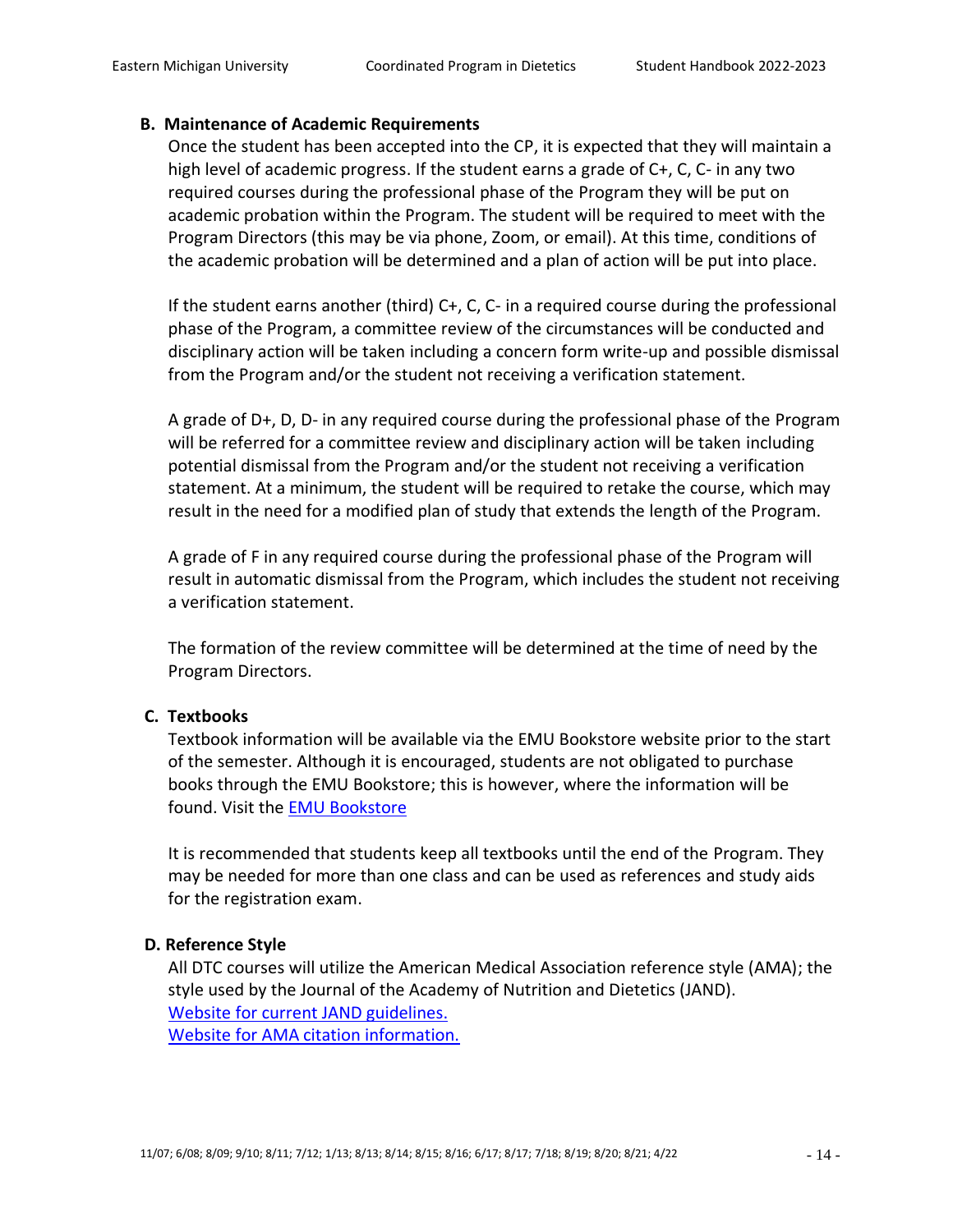## **E. Academic Calendar**

The CP follows the academic calendar of the university regarding the start and finish of each semester as well as University closings with respect to didactic courses. SPE hours should not be scheduled prior to the start or a semester or beyond the last day of classes of the semester. However, it may be necessary for a student to complete SPE hours after the last day of classes if they have missed hours or their preceptor and/or SPE instructor deem additional hours to be needed for competence. SPE hours may be scheduled on a university day(s) off (e.g., during spring break or Federal Holiday). [Link to University Calendar](http://www.emich.edu/registrar/calendars/)

# **F. Disability Resource Center**

Philosophy: The Disability Resource Center (DRC) views disabilities as an integral part of the rich diversity at Eastern Michigan University.

Approach: To that end, we work collaboratively with students, faculty, and staff to create an inclusive educational environment.

We encourage you to visit the DRC if you feel you might qualify for accommodations. Please note that accommodations cannot be provided without appropriate documentation from the DRC and that accommodations are not retroactive (meaning you cannot re-do work or exams completed before documentation was provided). As a Program, we make every effort we can to accommodate student disability needs. Be aware that we (the CP and EMU) do not have the authority to require SPE sites/student identified supervised practice sites to make accommodations. Additionally, all students must meet the standards, including competencies and SPE hours, prescribed by ACEND in order to receive a verification statement.

[Link to DRC webpage.](http://www.emich.edu/drc/)

#### **G. Scholarship Information**

The College of Health and Human Services and the Dietetics and Human Nutrition Programs offer competitive scholarships to students who are currently enrolled in the CP. Applications are announced during winter semesters with recipients notified of award in summer semesters. Funds are dispersed during fall/winter of the following school year unless a special request is sent to the Financial Aid Office.

In addition, the Dietetics and Human Nutrition Program Directors will announce and provide details to all program students of any additional scholarships that may be announced during the academic year.

Students may also find opportunities for scholarships through the Office of Financial Aid, their district Dietetic Association, their State Dietetic Association, the Academy of Nutrition and Dietetics, and other resources.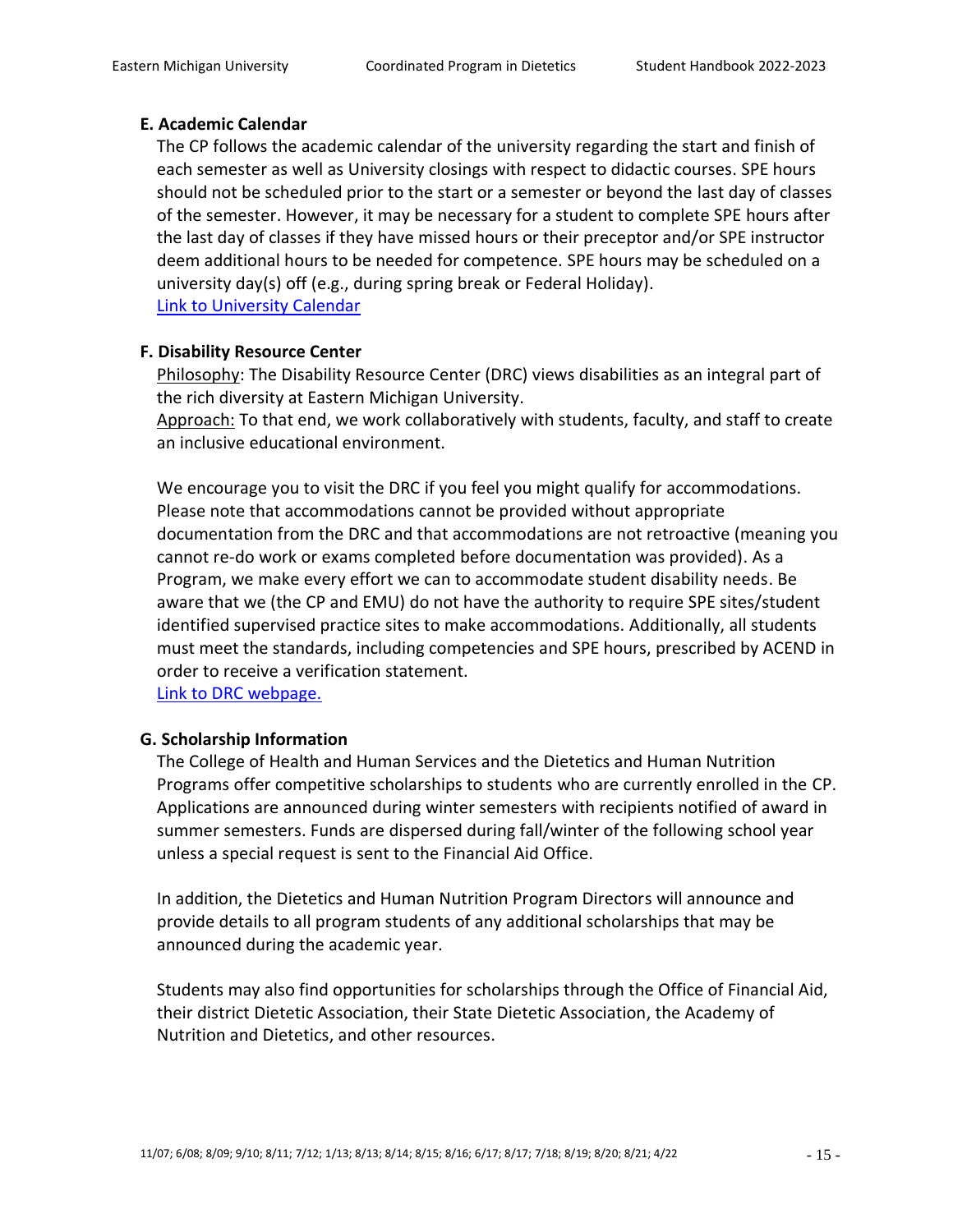#### **Grading**

A standard grading scale is followed for all Dietetics Program courses. Please refer to the course syllabus for specifics. Individual evaluation of a student's written and oral communication is considered academic freedom and is stated within each course syllabus.

The University has a grade grievance procedure in place to assist students who wish to challenge their final grades. Please note that EMU does not have a grade grievance process for students to dispute grades received on individual assignments or exams. Official Grade grievance procedures can be obtained at: [Link](https://www.emich.edu/registrar/documents/grade-grievance-procedure.pdf)

### **Submission of Late Assignments**

The student is expected to submit each assignment or project on the scheduled due date and time indicated by the instructor(s) in the course syllabus. For an assignment or project submitted late, 10% of the point value of the assignment will be deducted for each late day, up to a maximum of five (5) days. An assignment submitted more than five (5) days after the scheduled due date and time will not be accepted for grade credit. However, assignments may still be submitted after this period, at the discretion of the instructor, for evaluation or feedback purposes. The course instructor may give special consideration when circumstances such as hospitalization or a family member's death have caused the assignment to be late. Documentation of these circumstances may be required.

### **Program Withdrawal and Readmission**

#### **A. Program Stop Out**

A student may request a stop out from the Program if they feel they cannot complete the Program plan of study as outlined for physical health or mental health reasons. Any student requesting a stop out must schedule a meeting with the Program Directors prior to withdrawing from CP classes and/or not registering for CP courses according the prescribed plan of study. If a student withdraws from CP courses (or fails a CP course) prior to receiving stop out approval from the CP Program Directors, it will be considered that they have withdrawn from the CP and they will not receive a verification statement or graduate from the CP.

Both the CCP and the MS CP consist of a program that is seven semesters (approximately 28months) long. If it is determined the student will be allowed additional time to successfully complete the program, the time frame allotted for this is an additional one (1) year. Therefore, the maximum amount of time a student will be afforded to complete the Program is 150% from beginning the Program. In such a situation, a modified program of study will be created by the Program Directors and will be signed by the student. This may require a change to the student's SPE. If the student is a distance-online student, they are responsible for securing the appropriate preceptors/sites based on the modified program of study.

#### **B. Program Withdrawal**

A student wishing to withdraw from the CP for whatever reason(s) must arrange a conference with the Program Directors to discuss the reason(s) for requesting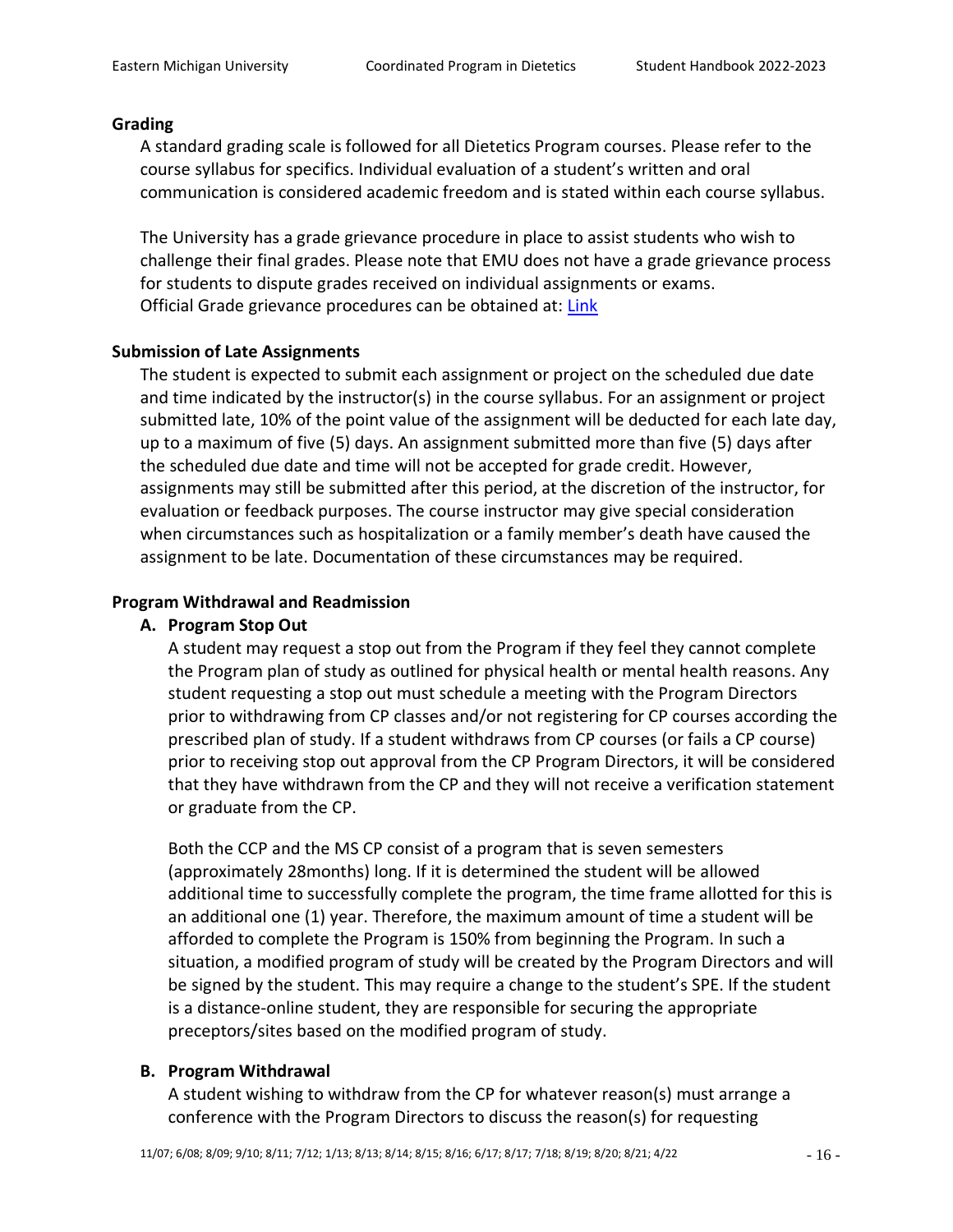withdrawal and possible future options. This must be accomplished before official withdrawal procedures are implemented.

For official withdrawal procedures for the University please go to: [Link](http://www.emich.edu/registrar/registration_info/withdrawing.php)

Fees are assessed when a student withdraws from a course or all courses. For the current fee assessment and withdrawal deadlines review the current EMU catalog or log onto: [Link](https://www.emich.edu/registrar/registration/dropwithdrawl.php)

# **C. Program Readmission**

A student who has withdrawn from and wishes to re-enter the CP must submit a letter to the Program Directors stating:

- I. Circumstances necessitating withdrawal
- II. Reasons for requesting readmission
- III. Assessment of ability to complete the CP

In addition, this student must arrange a time with the Program Directors to discuss the aspects regarding readmission into the CP. Readmission of students into the CP will be determined on an individual basis – on the merits of each student, input from the faculty, and on the availability of open positions in the CP. As a result, students may be required to re-apply according to the current application procedure and readmission cannot be guaranteed.

#### **Academic Dishonesty**

Relevant links: Office of Wellness and Community Responsibility: [Link](http://www.emich.edu/studentconduct/) University Student Policies and Procedures: [Link](https://www.emich.edu/studenthandbook/policies/academic.php#univ) Office of the Ombudsmen: [Link](http://www.emich.edu/ombuds/)

Academic Dishonesty is taken seriously by the CP and by Eastern Michigan University and This may result in dismissal from the Program and/or the student not receiving a verification statement. The following acts by students constitute academic dishonesty and carry the penalty of expulsion from the course, Program, and/or University:

1. Cheating - using or attempting to use unauthorized materials, information or study aids in any academic assignment. Examples of cheating are: looking on someone else's paper; using any kind of "cheat" sheet or other enhancement during a test; allowing someone else to take an exam in your place; submitting the same work more than once for credit; using someone else's homework or lab assignments; collaborating with another student on any assignment or take-home test if told that collaboration was not allowed; assisting another student in committing an act of academic dishonesty by allowing another student to copy homework or an exam; taking an exam for someone else; or giving test information to students in other sections of the same class.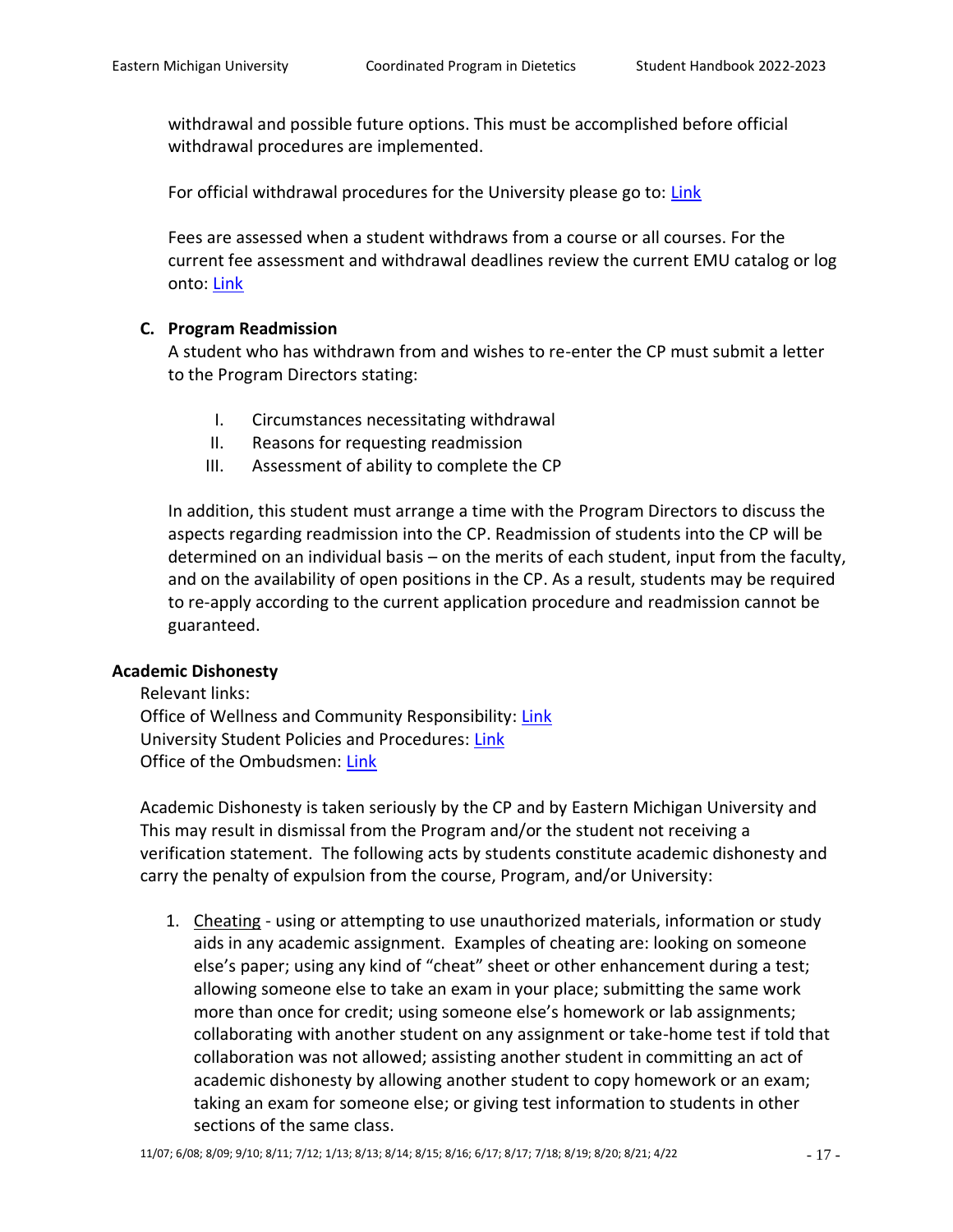- 2. Falsification intentional and unauthorized falsification or invention of any information or citation in an academic assignment. Examples of falsification are: making up data on an assignment; making up a source to cite in a paper; altering then resubmitting returned academic work; giving false information to a faculty or staff member to increase one's grade; or attempting to change, actually changing, altering grades or any other unauthorized tampering with grades.
- 3. Plagiarism deliberate and knowing use of someone else's work or ideas as one's own. Examples of plagiarism are: quoting a source verbatim, or paraphrasing text from a given source, without properly citing the source; turning in a research paper that was written by someone else; or in any other way passing off someone else's work as one's own; or failing to give credit for ideas or materials taken from someone else.

Adapted from the EMU Policies, Rules and Regulations: Student conduct code and judicial structure.

# **Professionalism**

# **A. Dress Code for Supervised Practice Experiences**

The Dietetics Program is a pre-professional program and therefore dress code expectations are different from those of the University. Students are expected to present themselves in a professional way, which includes dress and hygiene. Preceptors will share specific dress code requirements of the facility if applicable. These may be stricter than the Program dress code. You are expected to follow any additional requirements of the facility.

The following dress code is expected by the CP and will apply to most facilities, including Eagle Nutrition Services.

- 1. Proper hygiene to minimize body odor and residual smoke odor.
- 2. Refrain from using scented body products such as perfume, cologne, after shave, and lotions. Some foods absorb these scents and some people are highly sensitive to such products.
- 3. Short, clean fingernails (without polish) are required.
- 4. A clean and pressed white lab coat will be required by some sites/facilities.
- 5. Official EMU nametag (the Clinical Coordinator will provide instructions on how to obtain the official EMU nametag). There is a charge for this.
- 6. Dresses or skirts must be least knee length or longer.
- 7. Full length casual dress pants that are hemmed. No shorts or capri length pants. Jeans are not permitted. Leggings (no matter the material) may only be worn under a dress or skirt. No fraying, holes, or bleached out fabrics.
- 8. Tops must cover your shoulders and midriff. Low cut necklines (front or back of top), shoulder cut-outs, and sleeveless tops are not permitted.
- 9. Appropriate undergarments must be worn; undergarments are not to be exposed or be of a dark color under light colored clothing.
- 10. Socks or stockings/hose must be worn at all times in all foodservice or food preparation settings. They may be required in other settings as well.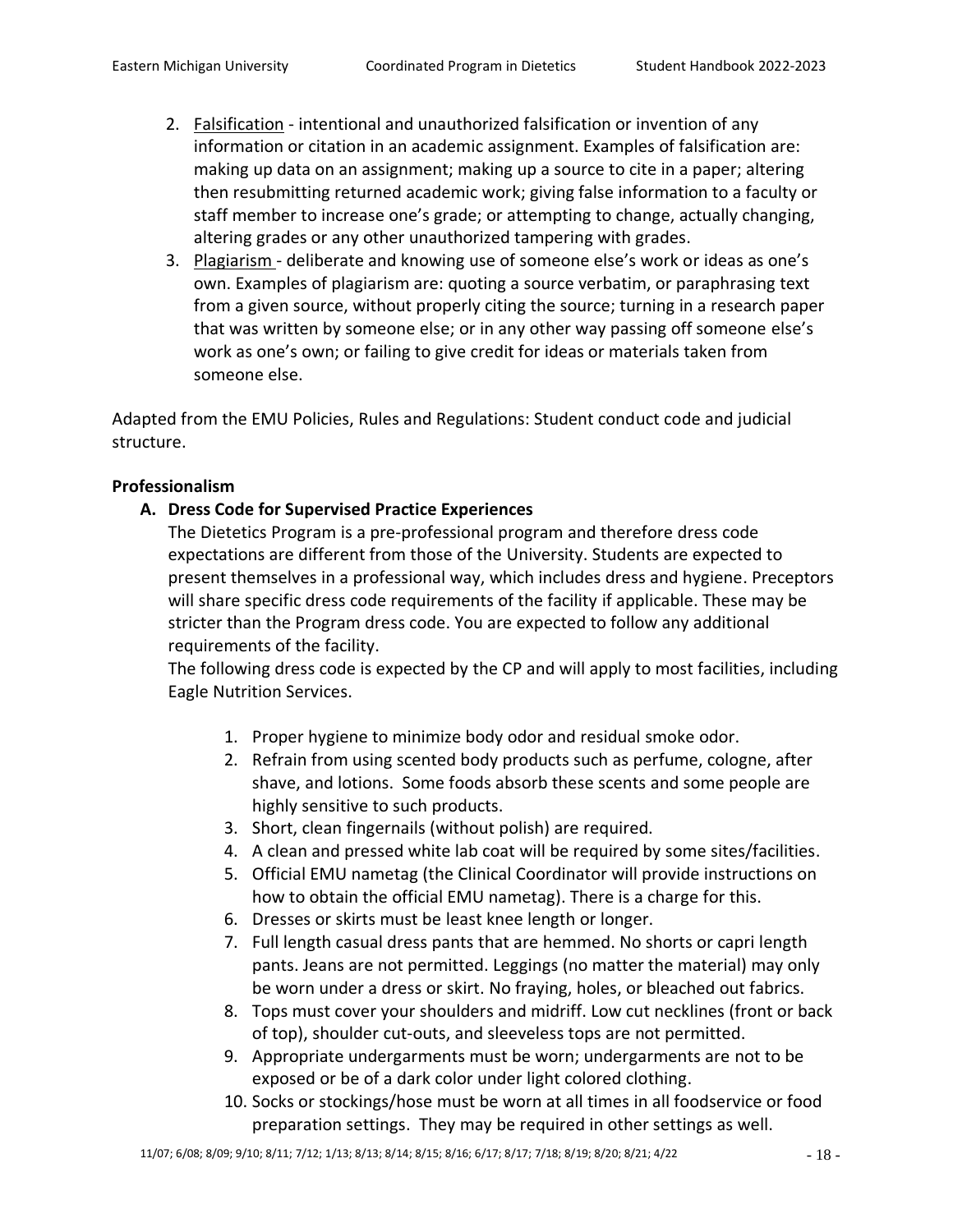- 11. Shoes must be closed-toe and closed-heel. Non-slip soles are required in all foodservice or food preparation settings and are recommended in other settings. Fabric shoes are not allowed in foodservice and some other settings for safety reasons.
- 12. Sneakers and winter boots should not be worn beyond walking from the car to the area you leave your belongings. Leather fashion boots may not be permissible, especially in foodservice areas. Ask your preceptor for clarification.
- 13. Jewelry may be worn but is limited to engagement and wedding rings, watch/fitness trackers, and small earrings (no hoops or dangles as these can pose a safety risk). Some sites, particularly foodservice sites, may require the removal of all jewelry.
- 14. Sites/facilities may have a more conservative atmosphere. It is expected that students will be respectful of this and remove any body piercings (with the exception of earrings) and cover tattoos as much as possible when in these settings.

In preparation for supervised experiences, students should have at least two to three professional/business casual outfits available. As our cohorts are diverse and have a wide range of professional experiences, you may or may not already own these. To make best use of finances, consignment/resale stores may be an option. For additional guidance, [this site](https://www.wikihow.com/Dress-Professionally) may be helpful. Please direct questions about dress code to the Clinical Coordinator, your preceptors, and Program Directors.

Following dress code is a policy of the Program. Failure to do so may result in the student being sent home from an SPE site. Any missed SPE hours must be made up at the convenience of the preceptor/facility. Repeated violation of the dress code will result in a concern form write-up. See "Disciplinary Actions and Dismissal" for an explanation of the consequences of repeated policy violations.

# **B. Conduct in SPEs, on EMU's campus, and in virtual settings**

# **The following conduct involves the responsibility of the student in the classroom or virtual classroom and on EMU's campus.**

The student

- 1. is responsible to interact with fellow students, faculty, guests, and facility employees in a professional and respectful manner. This includes all forms of communication.
- 2. is responsible for following the Eastern Michigan University Code of Community Responsibility.
- 3. is responsible for arriving on time. Arrive at least 5 minutes prior to the start of class. This shows eagerness to learn and respect for the instructor's time.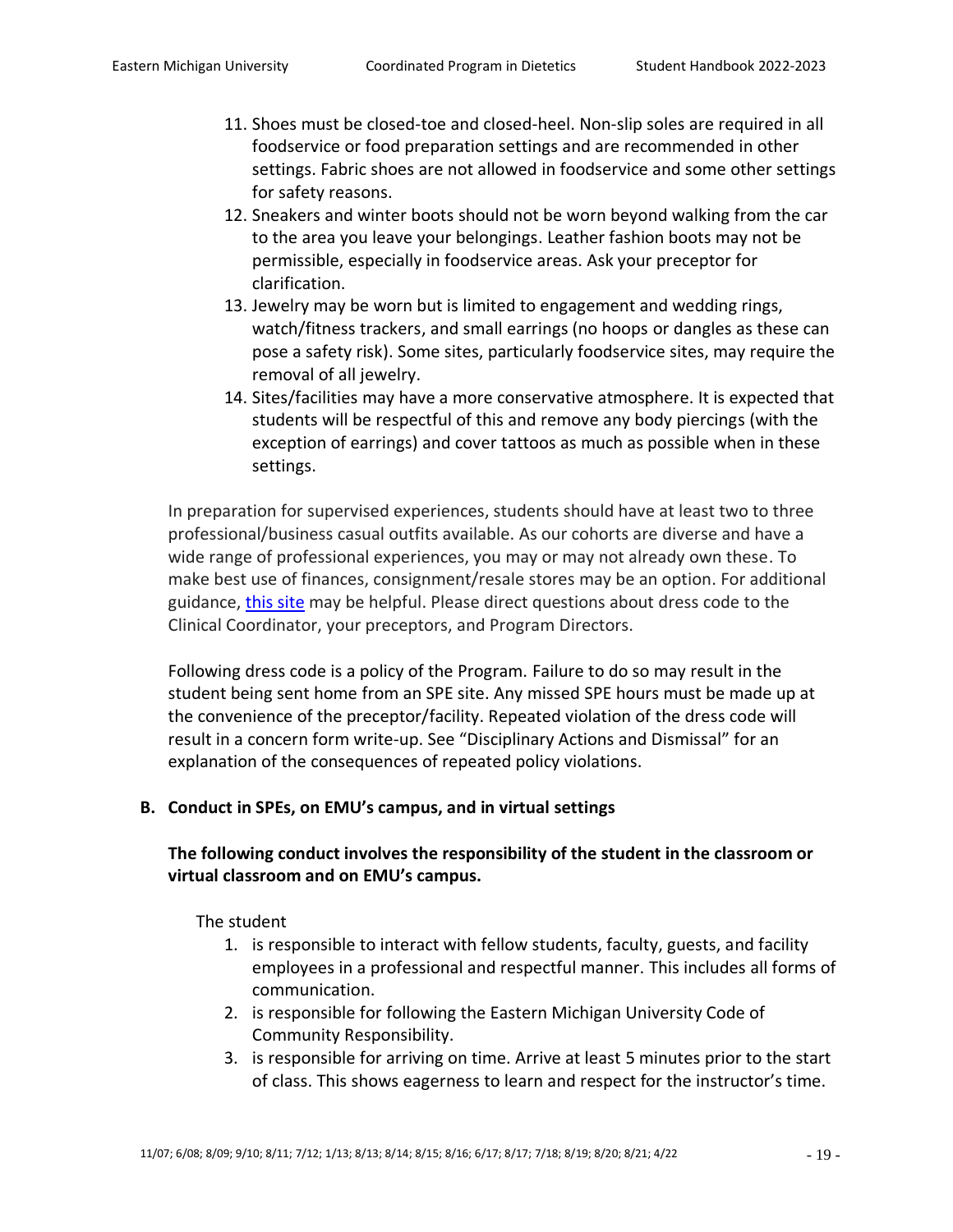- 4. may not have their cell phone visible or in use. At no time are cell phone photos to be taken while in class, unless the instructor gives permission and FERPA privacy is not violated.
- 5. may not use internet or computer for personal use. Class time may not be used to email, study for, take exams/quizzes for, do any other work related to other didactic classes or an SPE course, along with other computer-based activities.
- 6. must contact the EMU course instructor, prior to the start of class if an emergency prevents attendance in class.
- 7. with greater than one unexcused absence or tardiness for class, will be referred for a counseling session with the Program Directors/course instructor to develop a plan of action. Additional unexcused absences or tardiness will result in a concern form.
- 8. is responsible for completing all orientation materials by the applicable due date and following all directions and policies from instructors, the Clinical Coordinator, and Program Directors.

# **Violation of any of these tenets will result in a concern form write-up.**

# **The following conduct involves the responsibility of the student in Supervised Practice Experience or assigned areas away from the School of Health Sciences.**

# The student

- 1. is responsible to interact with the preceptor(s), fellow students, and facility employees in a professional and respectful manner. This includes all forms of communication. Please ask the preceptor how they would like to be addressed.
- 2. is responsible to be flexible recognizing that in working in the real-world setting, change is inevitable.
- 3. is responsible for their own meals at facilities.
- 4. is responsible for following the policies of facilities.
- 5. is responsible for reporting on time. Arrive at least 10 minutes early for each day's work. This shows eagerness to learn and respect for the preceptor's time.
- 6. may not have their cell phone visible or in use. At no time are cell phone photos to be taken while in SPE, unless the preceptor gives permission and HIPAA privacy is not violated. The preceptor cannot waive HIPPAA or give permission to photograph others.
- 7. may not use internet or computer for personal use. SPE hours may not be used to email, study for, take exams/quizzes for, or do any other work related to didactic classes or another SPE course.
- 8. must contact the preceptor at the facility and the EMU course instructor, prior to the start of the experience if an emergency prevents reporting for SPE as scheduled.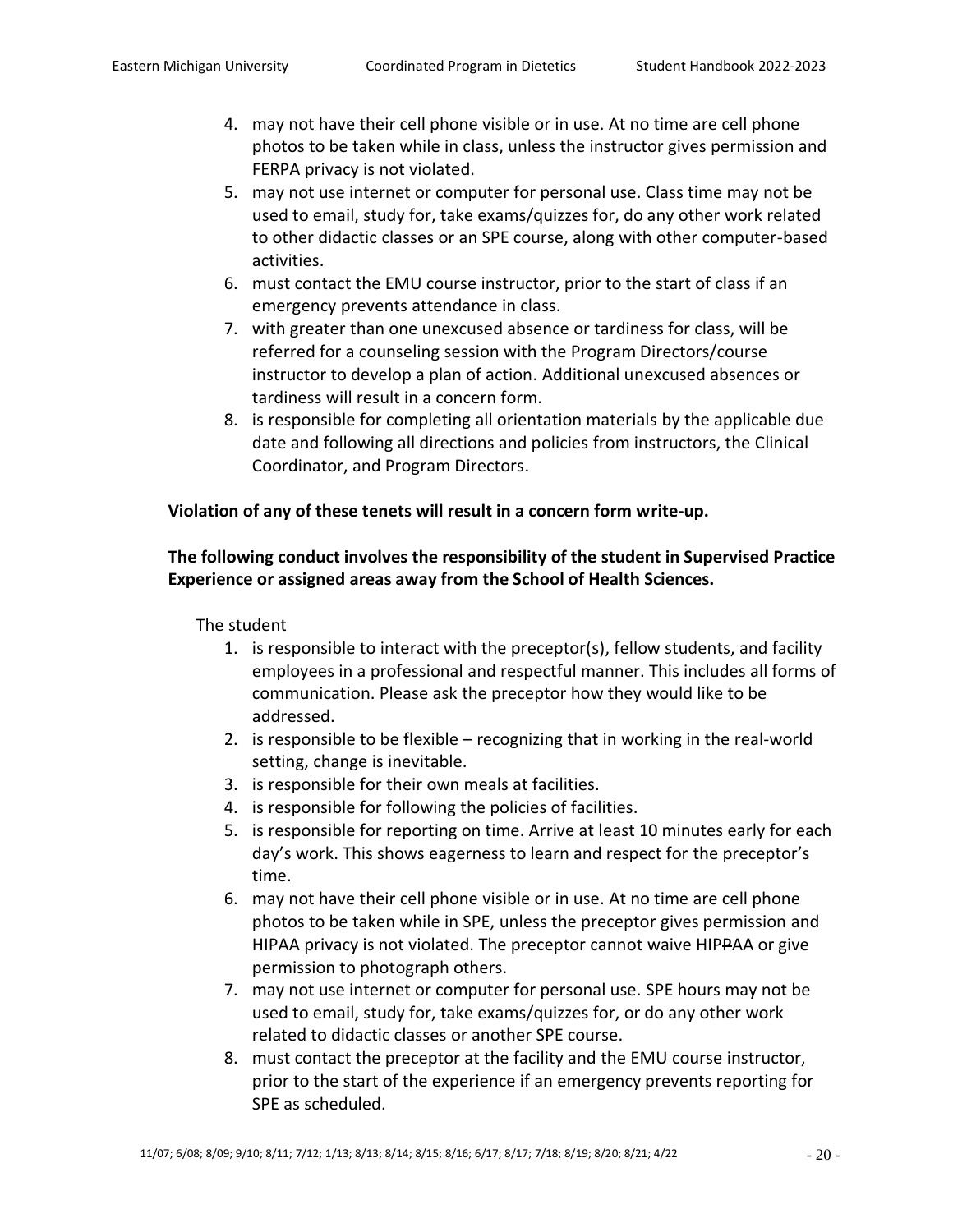- 9. must reschedule missed SPE hours as soon as possible with the preceptor and EMU course instructor, at the convenience of the preceptor.
- 10. with greater than one unexcused absence or tardiness from a supervised practice rotation, will be referred for a counseling session with the Program Directors/course instructor to develop a plan of action. Additional unexcused absences or tardiness may result in dismissal from the SPE rotation. The Program reserves the right to not assign the student to another facility if this occurs. As a result, the student will not complete the required SPE portion of the CP and will therefore not receive a verification statement and may not be able to graduate from the CP.
- 11. may not leave assigned facility areas during supervised practice experiences without permission of the preceptor. Students must always check out with the preceptor before leaving the area or leaving for the day.
- 12. is responsible for the cost (either through personal health insurance or personal funds) for any emergency/routine/personal health care delivered at an SPE facility or another facility related to illness or injury occurring during supervised practice experience hours. EMU, SPE/remote student-identified practice sites, and preceptors are not responsible to cover any such costs. All medical care costs not covered by personal health care insurance are the responsibility of the individual student.
- 13. is not covered by worker's compensation; they are not employees of the university or the facility. There is an exception for Colorado based students; see the Clinical Coordinator for details.
- 14. is responsible for completing necessary accident report forms as required by the facility if injured during supervised practice.
- 15. is responsible for obtaining background checks, immunizations, physical examinations, drug screening, fingerprinting, etc., plus any fees associated with meeting these requirements, as mandated by the Program and each supervised practice experience facility/remote student identified supervised practice site.
- 16. is responsible for completing all orientation materials and following all directions and policies of all SPE sites/preceptors.

**Violation of any of these tenets will result in a concern form write-up. Repeated violations may result in dismissal from a site. In the event this occurs, the CP reserves the right to not assign the student to another facility, which will result in the student not receiving a verification statement and may additionally result in dismissal from the Program.**

#### **C. Academy Code of Ethics**

The Academy and its credentialing agency, the Commission on Dietetic Registration, believe it is in the best interest of the profession and the public it serves to have a Code of Ethics in place that provides guidance to dietetics practitioners in their professional practice and conduct. It is expected that students adhere to the Code of Ethics while in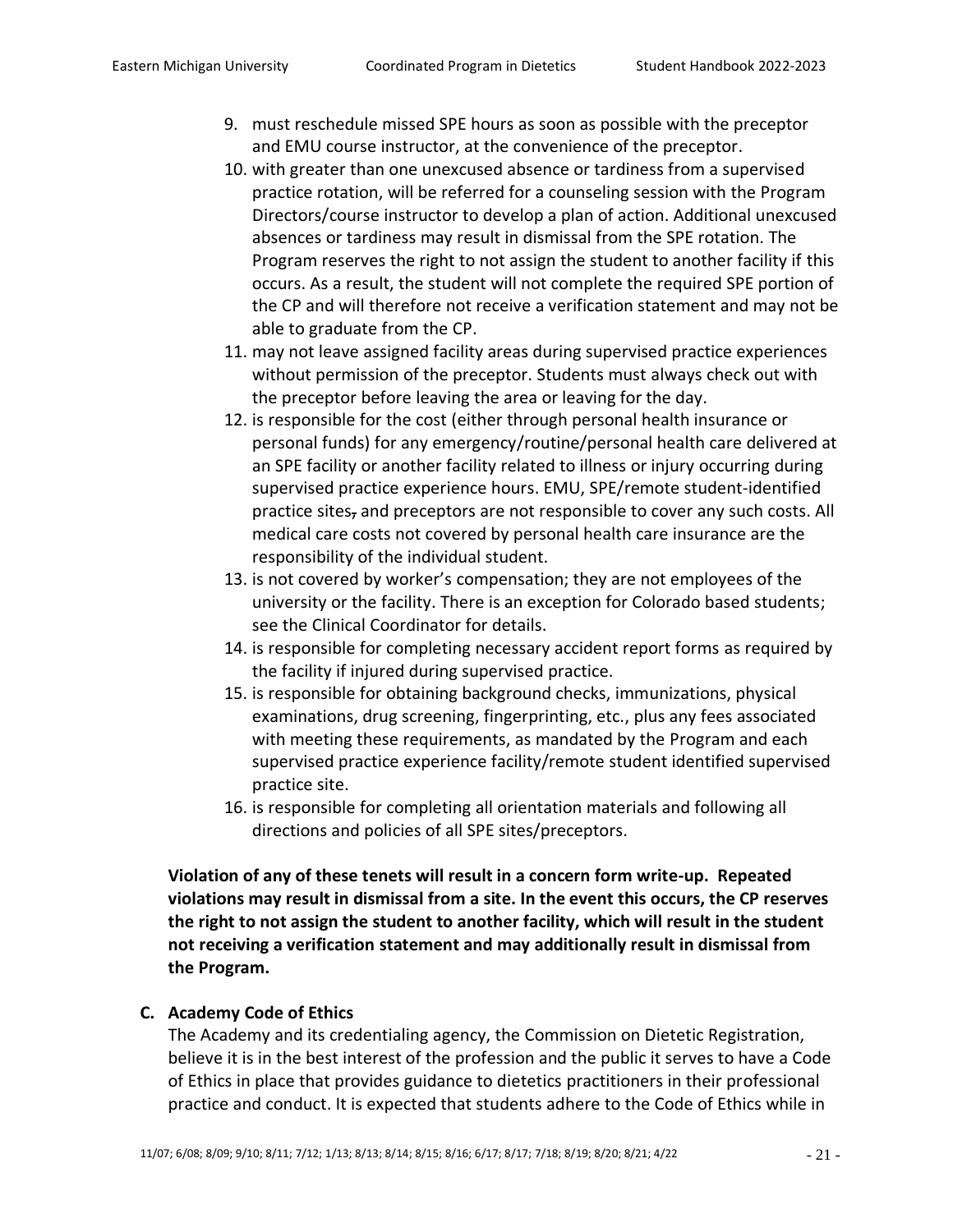the program to the extent that it is consistent with EMU's Code of Community Responsibility. [Link to the Academy Code of Ethics](https://www.eatrightpro.org/practice/code-of-ethics/what-is-the-code-of-ethics)

As stated in the Code of Ethics for the Nutrition and Dietetics Profession, *the nutrition and dietetics practitioner supports and promotes high standards of*  professional practice<sup>1</sup>. Being a student in the CP requires dedication to learning both in the classroom and in the field during experiences. The CP provides opportunities for students to learn both foundational knowledge and soft skills to support them as they work toward entering the profession. Faculty, preceptors, and connected partners dedicate much time and effort toward this end, and attention taken from these is detrimental to all CP students.

EMU's Code of Community Responsibility is an additional standard to which all EMU students must adhere. If a Dietetics Program student bullies, harasses, or discriminates against someone associated with EMU or an EMU-affiliated SPE site (or violates another Code of Community Responsibility), that student will be disciplined by Dietetics Program representatives, with a minimum of a concern form write-up, and up to and including dismissal from the Dietetics Program and/or not receiving a verification statement.

As additionally stated in the Code of Ethics for the Nutrition and Dietetics Profession, *nutrition and dietetics practitioners shall refrain from communicating false, fraudulent,*  deceptive, misleading, disparaging or unfair statements or claims<sup>1.</sup> Keeping these statements in mind as some of the guidelines for the Dietetics profession once an RD/RDN, students should consider the Code of Ethics important to be mindful of and to aspire to, while working through the Dietetics Program.

#### **Computer Use**

Also, refer to the Communication Tips at the end of this Manual.

# **A. E-Mail Procedures**

All students in the CP must use their assigned EMU emich email accounts for all classes and all correspondence with faculty/staff and preceptors of the Program. Outside email addresses may cause problems within the EMU system and correspondence sent from such email addresses may not be responded to.

Emails are a means of formal communication between the student and the faculty/staff/preceptors etc. and should, therefore, be treated as such. That means that emails should include a proper salutation (e.g. Dr. \_\_\_), complete sentences, proper punctuation, grammar, and capitalization, and an appropriate closing including name and contact information. Students are not permitted to use titles that include RD, RDN, future RD/RDN, or the like. If a title is desired, it is suggested that students use either BS CP Dietetics Student or MS CP Dietetics Student.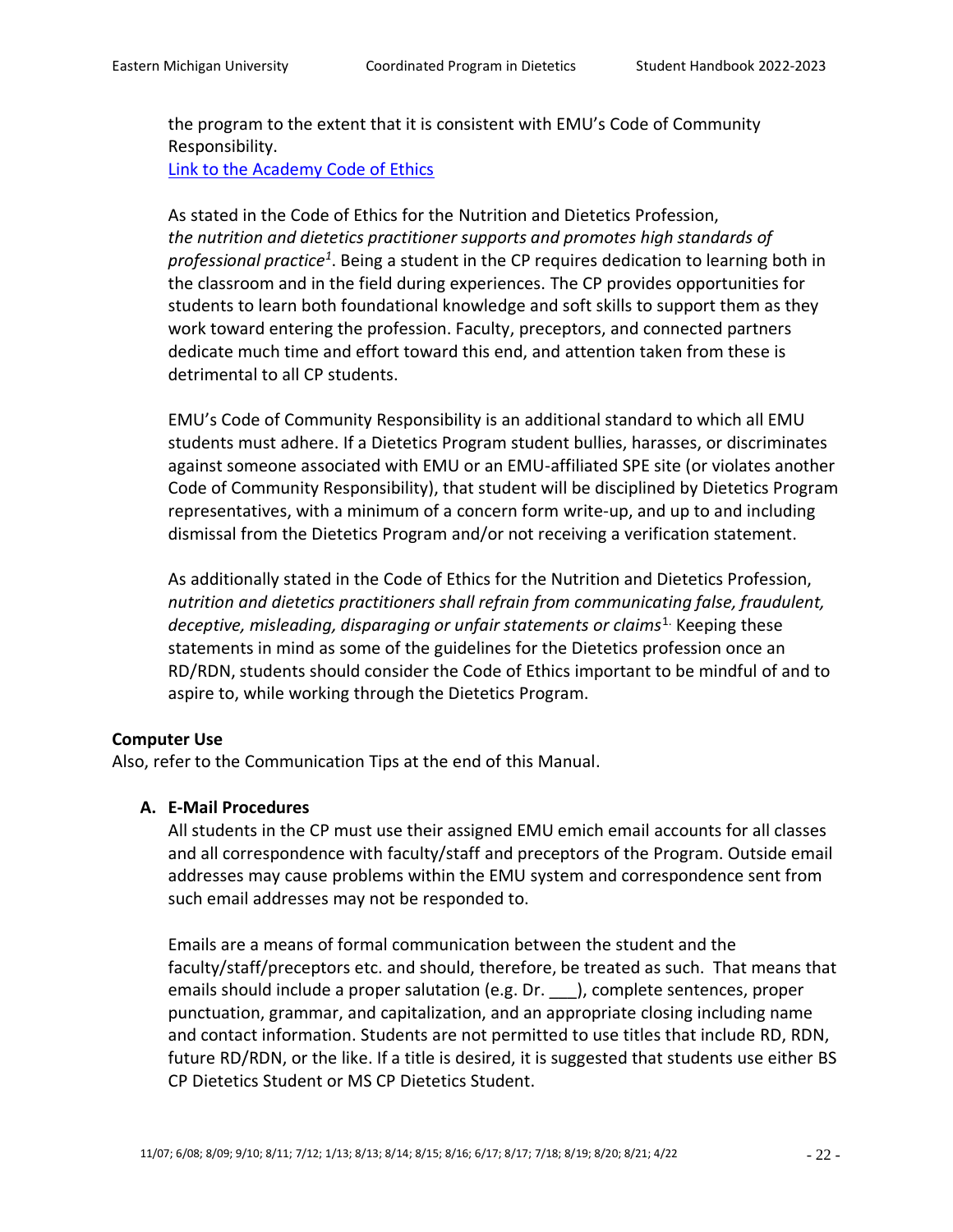Emails should not include "text" nomenclature (e.g., U R Gr8). This is a life skill that is necessary for success as a student and future practitioner.

Any messages deemed inappropriate or offensive will be forwarded to the Program Directors and School Director. Appropriate action, that it is consistent with EMU's Code of Community Responsibility, will be taken.

## **B. Technical Issues**

EMU uses the Canvas Learning Management System. Course specific information such as the syllabus, course assignment descriptions, PowerPoint presentations, handouts, grades, etc., are available via course Canvas pages (sometimes referred to as shells). For access information and system requirements, visit [https://canvas.emich.edu.](https://canvas.emich.edu/) You can log in to Canvas using your EMU NetID Credentials.

Please contact Canvas Support or tech support immediately if experiencing difficulty accessing the course, any part of a course shell, or submitting an assignment. Canvas operates their help desk 24/7 so you should be able to receive professional help any time of day. The Canvas helpdesk can be reached by phone, email, or live chat by clicking the help link (the question mark in a circle icon).

Please contact the course instructor if technical difficulties will cause a missed meeting or an assignment/discussion/quiz/exam due date.

#### **Disciplinary Actions and Dismissal**

Inappropriate and/or unprofessional behavior will be documented and addressed as follows:

- Upon being informed of an alleged infraction, the Program Directors and/or faculty member or preceptor will conference and then meet with the student. This meeting may be via phone, Zoom, or in person.
- A written concern form will be filed in the student's record. The student and Program Director(s) will sign the concern form and the student will receive a copy.
- The third infraction, whether this infraction is a repeat of prior infractions or different, will result in immediate dismissal from the Program and/or the student not receiving a verification statement.
- Facility, University, and community authorities will be contacted as appropriate.
- If a serious infraction of any program policy occurs in the last semester of the program, the student may not be able to graduate. If the student graduates, they may not receive a verification statement. The Program reserves the right to withhold a verification statement if a serious violation of any program policy occurs.

Incompetent behavior or behavior that puts a patient at risk or jeopardizes the preceptor, facility, or faculty's safety will result in disciplinary action up to and including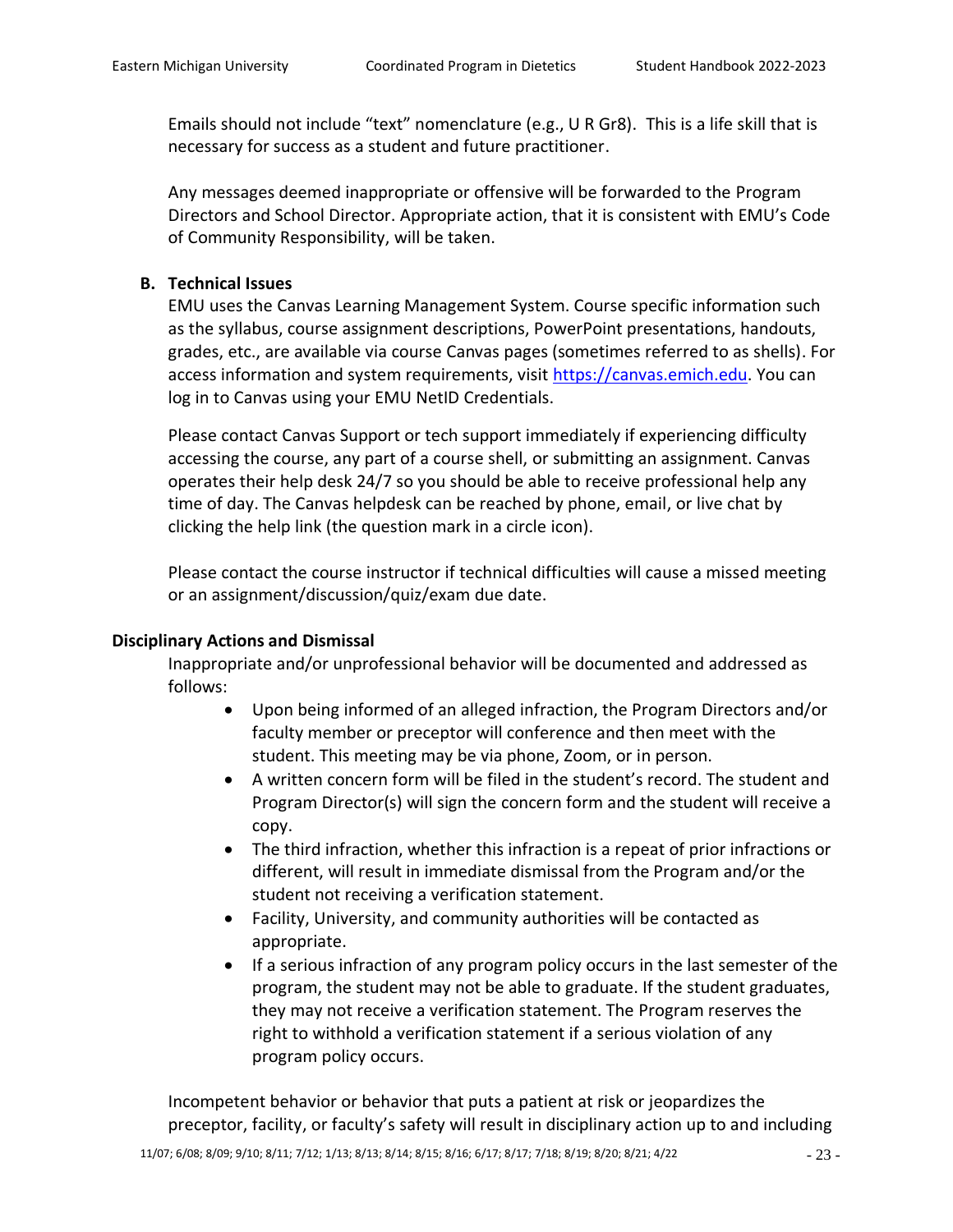immediate dismissal from the Program. The Program reserves the right to discipline or dismiss a student for infractions deemed serious by the Program. Serious violations that would result in immediate dismissal from the Program include, but are not limited to:

- 1. harm (including verbal, written, or physical) to patient, client, faculty, preceptor, etc.
- 2. theft
- 3. drug/alcohol use while in a facility or class
- 4. violation of HIPAA or FERPA

# **Miscellaneous**

# **A. Access to Personal Records**

Student records are kept secure within the University. Upon written request, and with proof of identification, copies of the student's file will be provided.

The Program Directors, faculty, and staff follow the guidelines of the Family Educational Rights and Privacy Act (FERPA). The Family Educational Rights and Privacy Act of 1974 is a federal law designed to protect the privacy of current and former students' educational records and afford students certain rights with respect to their education records. To view the entire FERPA policy please visit: [Link](http://www.emich.edu/registrar/registration_info/ferpa.php)

# **B. Advisor**

Students are assigned an advisor upon entering the CP. A new advisor may be chosen by a student upon beginning their thesis or research project. The process for this will be communicated to the student through DTC 500 coursework. Students should communicate with their advisor as needed.

# **C. Course Registration**

Registration for DTC prefix courses within the CP requires department permission. A Program Director/advisor will send the courses with CRNs to the students for each semester for registration purposes. This will happen for the first through last semester of the CP. **Note:** Students are guaranteed spots in all of the DTC prefix courses within the Program. Therefore, registration permission may not be processed before the start of registration. On rare occasion it may be necessary for students to take a course within the CP during a different semester than what is outlined on the Program of Study.

# **D. Student Dietetic Association**

All on campus students are required to join and participate in the Student Dietetic Association. Meetings are the 2<sup>nd</sup> Friday of every month from 12:00-1:00 pm. SDA meetings may be held in person on campus or via Zoom. It is expected that all campus students participate in meetings. This includes arriving on time, staying for the entire meeting, and being attentive. Additional participation requirements will be communicated by the SDA Board at the start of the fall semester. Unexcused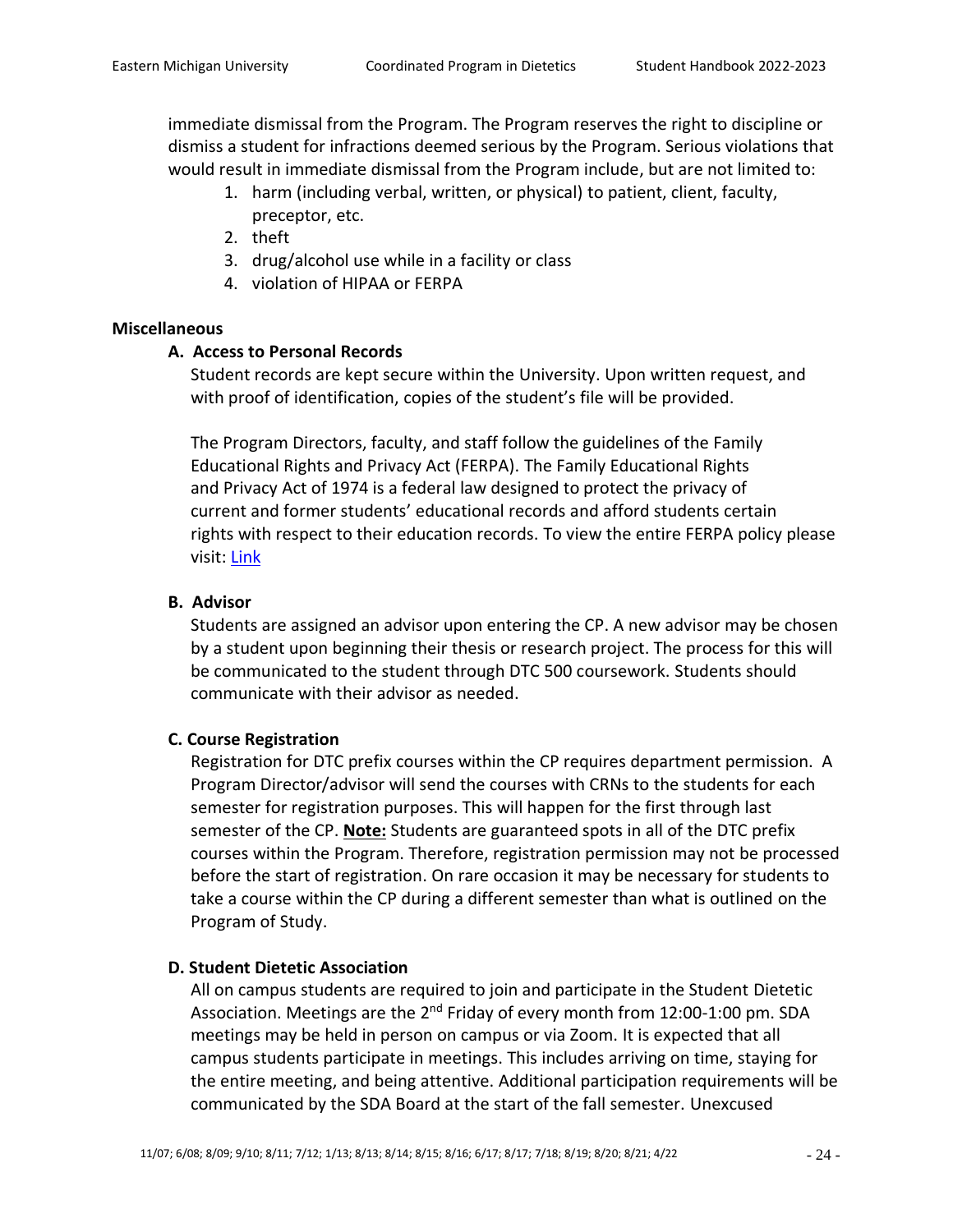absences or failure to meet additional participation requirements will result in a concern form write-up.

Distance-online students will be given the opportunity to join the SDA and participate in activities. This will be done through email and Canvas.

### **E. Required Paperwork**

Due to the affiliation agreement requirements of Supervised Practice Experience facilities, all CP students are required to obtain a criminal background check and drug screen prior to placement at SPE sites. Students may be required to repeat this during the program, per SPE site requirements. The Clinical Coordinator will provide Viewpoint Screening directions for the student to complete the background check, drug screen and Clinical Requirements or Heath Portal (online document manager). These are secure third-party systems, whereby students have lifelong access to their portal. All items are at the expense of the student. We suggest budgeting for unexpected repeat items each year.

Other required paperwork to be submitted electronically through the third-party system(s) includes:

- Record of Immunizations (including annual influenza vaccine, TB skin tests, and COVID-19 vaccine + booster)
- Physicians Physical Exam Statement (annually)
- Proof of membership in the:
	- o The Academy of Nutrition and Dietetics (annually)
	- o The students district Dietetic Association (annually)
- Proof of completion of a healthcare providers 2-year certification in adult/child CPR/AED/First Aid
- Proof of completion of HIPAA, Bloodborne Pathogen, and COVID-19 training modules
- Other items as required

# **F. Evaluation of Students**

During SPE, preceptors will evaluate students at the mid-point and/or at the end of most of the rotations. Students will also have the opportunity to complete self-evaluations at the mid-point and/or at the end of each rotation. Evaluations are submitted to the course instructor. These evaluations may contribute to the final grade in the course.

Students may also complete case study presentations, food demonstrations, examinations, and other assignments as deemed appropriate by the course instructor(s).

# **G. Evaluation of Program**

11/07; 6/08; 8/09; 9/10; 8/11; 7/12; 1/13; 8/13; 8/14; 8/15; 8/16; 6/17; 8/17; 7/18; 8/19; 8/20; 8/21; 4/22 - 25 -At the end of the first year in the Program, students are given the opportunity to evaluate the Program. Evaluation may occur via computer or hard copy. All Program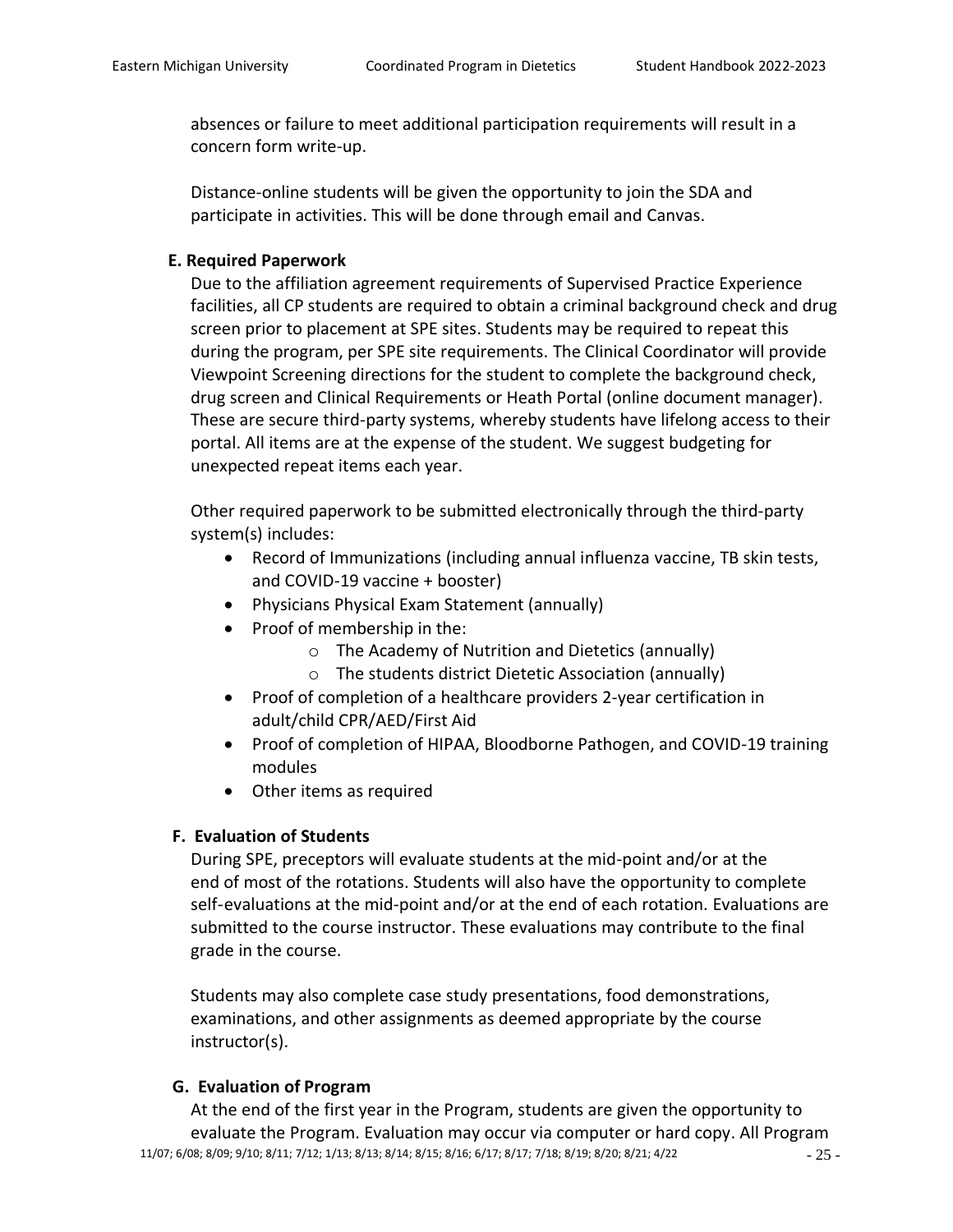evaluations remain anonymous and are compiled by the computer or by a third party (if done hard copy) and presented to the Program Directors. The Program Directors share the aggregate information with the program faculty for discussion and implementation where appropriate.

At the end of the final year of the Program, students are given the opportunity to again evaluate the Program. Evaluation may occur via computer or hard copy. All Program evaluations remain anonymous and are compiled by the computer or by a third party (if done hard copy) and presented to the Program Directors. The Program Directors share the aggregate information with the program faculty for discussion and implementation where appropriate.

While evaluating the Program, students should do their best to evaluate the course work and the effectiveness of the instructor. Evaluations should not be based on personal like or dislike of the course topic(s) or instructor or area of practice, but rather on the course/instructor meeting objectives. Constructive comments and ideas for change are helpful and allow for the faculty/staff to evaluate and make changes to courses/books/assignments as needed.

Students are also given the opportunity to evaluate their own preparedness related to the Core Knowledge and Competencies for the RDN. The evaluation form regarding preparedness in each educational competency area is submitted directly to the Program Directors. Students may review this with the Program Directors and a corrective plan of action can be created for any deficiencies. This form is not anonymous as the Program Directors may use the information to compare each second-year student's perception of preparedness to actual performance on the RDN exam or to compare the first-year preparedness evaluation to the second-year preparedness.

#### **H. Procedure for Voicing Student Concerns – EMU Policies**

Students should contact the Program Directors regarding issues of concern before they become significant problems. The Program Directors are available via phone, Zoom, or in-person; email the Program Directors to schedule an appointment.

Concerns a student has regarding programmatic issues should be dealt with on an individual level, i.e., student and faculty member or student and preceptor. If resolution of the concern is not achieved, the student may take the concern to the next level, i.e., student, faculty and Program Directors. If resolution of the concern is not achieved at this level, the student may take their concern to the Director of the School of Health Sciences and then the Dean of the College of Health and Human Services.

If solutions cannot be found at this level, please refer to the services offered through the Office of the Ombuds: [Link](https://www.emich.edu/ombuds/)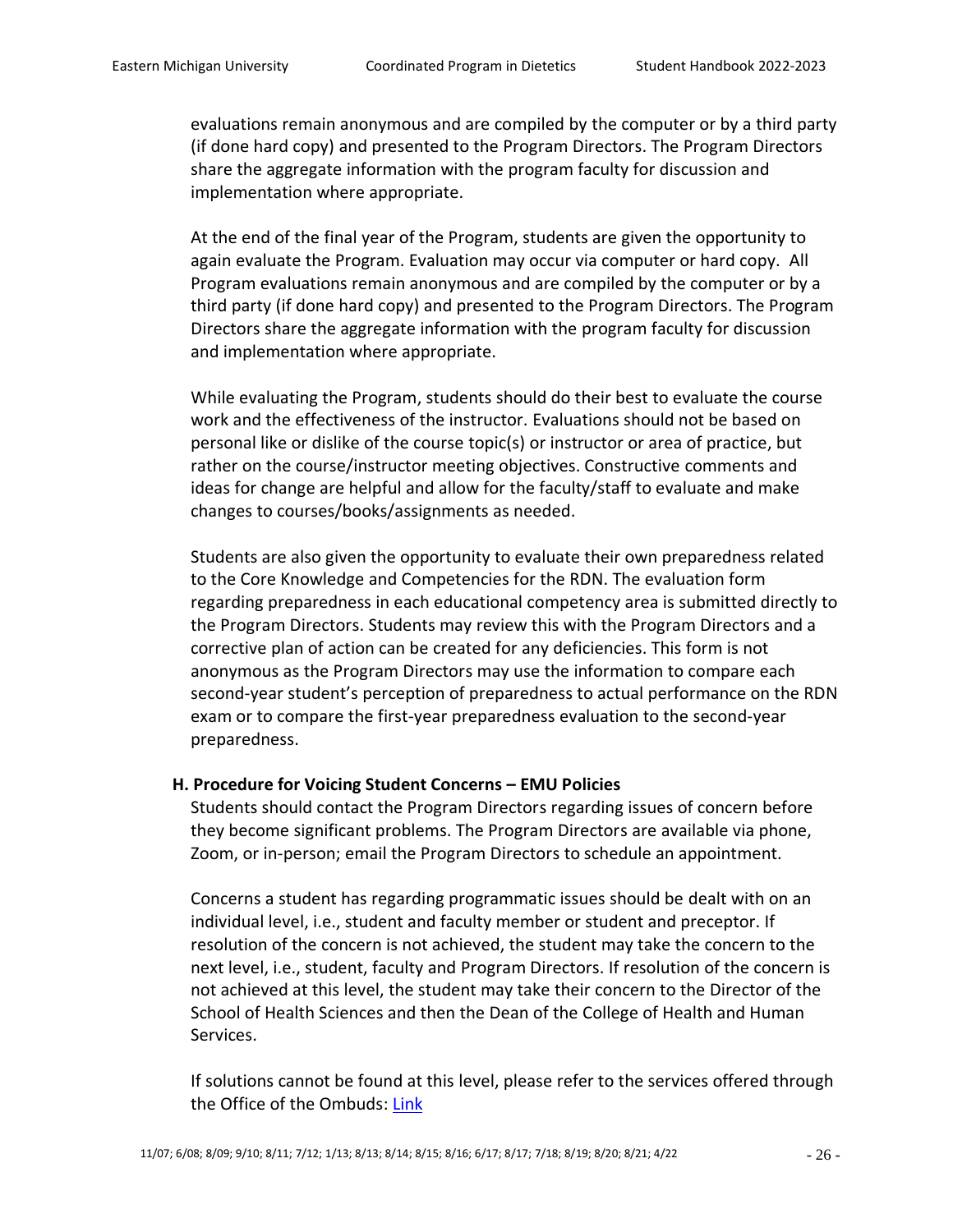### **I. Procedure for Voicing Student Concerns – ACEND Policies**

The CP at EMU strives to uphold all ACEND Policies and Procedures related to the Accreditation Standards. Visit the ACEND website for the full 2022 Accreditation Standards Document: [Link](https://www.eatrightpro.org/-/media/eatrightpro-files/acend/accreditation-standards/2022standardscp-82021.pdf?la=en&hash=589269482800D31D949A92D7A3C43800B7D06EAD) .

Students should contact the Program Directors regarding issues of concern related to the ACEND 2022 Accreditation Standards before they become significant problems. Students should email the Program Directors to schedule an appointment.

If resolution of the concern is not achieved via the Program Directors, the student may take their concern to the Director of the School of Health Sciences and then the Dean of the College of Health and Human Services.

If all of the above options have been exhausted and the student is still not satisfied with the results related to the ACEND 2022 Accreditation Standards they may contact ACEND directly. The procedure for this can be found at: [Link](https://www.eatrightpro.org/acend/public-notices-and-announcements/filing-a-complaint-with-acend)

# **J. Student Work**

Samples of student's work including but not limited to: assignments, projects, posters, etc., may be retained by the Program Directors or Clinical Coordinator for accreditation purposes. These samples of work will be used for evaluation purposes related to the ACEND accreditation process and will not be shared with any other persons or entities outside of the Coordinated Program in Dietetics.

For accreditation purposes all coursework and online course shells may be reviewed by persons related to ACEND. This may also include observation of a live class.

# **K. Resources**

University Health Services: [Link](http://www.emich.edu/uhs/) Financial Aid: [Link](http://www.emich.edu/finaid/) Academic Calendar: [Link](http://www.emich.edu/registrar/calendars/index.php) School of Health Sciences Website: [Link](https://www.emich.edu/chhs/hs/) EMU Academic Catalog: [Link](https://catalog.emich.edu/index.php)

#### EMU Writing Support

The University Writing Center (115 Halle Library) offers one-to-one writing consulting for both undergraduate and graduate students. Students can make appointments or drop in. In-person appointments and drop-in options may be limited due to restrictions related to COVID-19. The UWC also offers small group workshops on various topics related to writing (e.g., Reading in College: Tips and Strategies; Incorporating Evidence; Revising Your Writing).

The UWC also has several satellite sites across campus—in Sill Hall for COT students; in Marshall for CHHS students; in Pray-Harrold for CAS students; in Porter for CHHS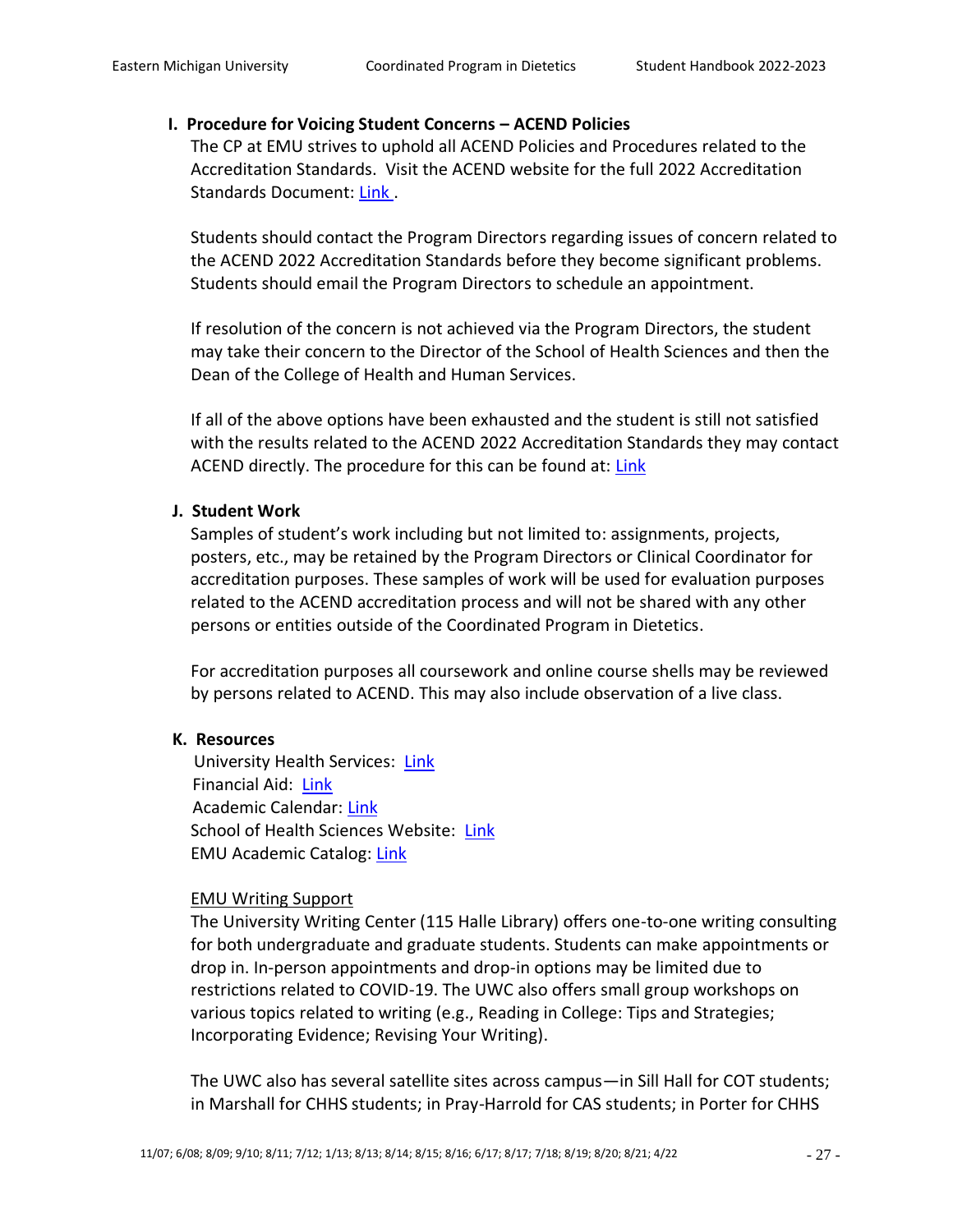and COE students; and in Owen for COB students. The locations of these sites and their hours will be posted on the UWC web site: [Link.](http://www.emich.edu/english/writing-center)

The Academic Projects Center (116 Halle Library) offers one-to-one consulting for students on writing, research, or technology-related issues. No appointment is required – students can just drop in. Additional information about the APC can be found at: [Link.](http://www.emich.edu/apc) Students visiting the Academic Projects Center should also bring with them a draft of what they're working on and their assignment sheet. Holman Success Center (G04 Halle Library) provides students with supportive assistance to help them reach academic achievement through instruction and personal goal planning. We aim to equip students with the skills necessary for success in a learning environment: [Link](https://www.emich.edu/hsc/)

Distance-Online students: We realize coming to campus is not feasible in most cases so please view the websites above and make contact via email or phone for support.

#### **Who to contact for what:**

In the interest of time and for the efficient use of resources, please contact the following people for the following information. This will prevent duplication of answers and will prevent you from having to be "bounced" around.

Assigned Faculty Advisor – Information related to the plan of study, courses needed, plans after graduation, etc.

Clinical Coordinator – Preceptor information, Supervised Practice Experiences in general/placements, affiliation agreement progress (for online students), use of the Viewpoint Screening system, and all orientation paperwork such as immunizations, Academy membership, background checks, drug screens, etc.

Instructor – Information about the particular course, including book information, assignments and problems with course work and/or SPE. Once at the SPE site, please contact the instructor with any issues or concerns that arise. If needed, the Program Directors and/or Clinical Coordinator will be notified.

Program Directors – All other program questions such as registration issues, transcripts, special needs like financial aid forms to be signed, over credit forms, graduation etc. Please see the "Who to Contact for What" document (emailed to students in March before starting 1<sup>st</sup> year of Program) for which Program Director to contact for what.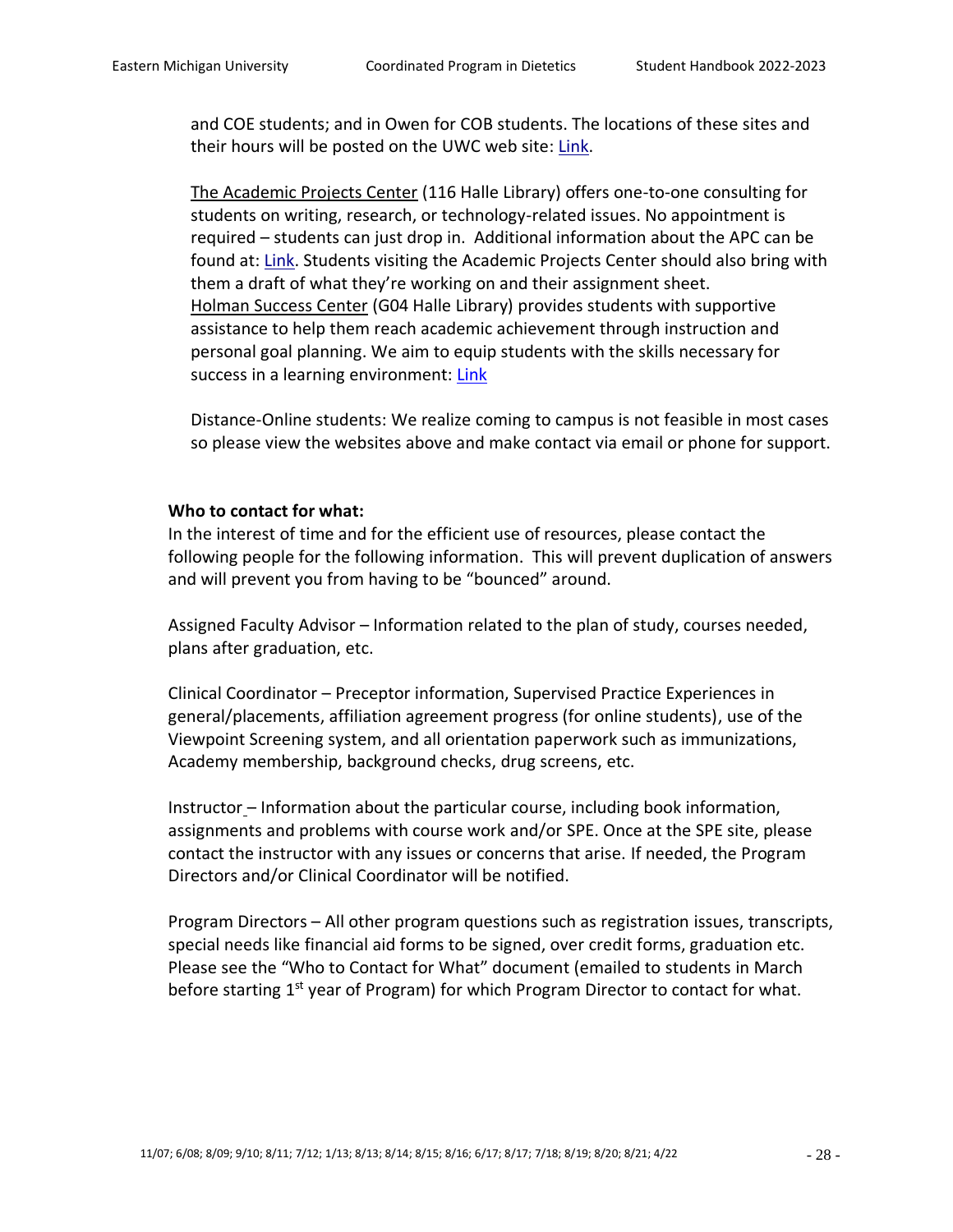# **ACEND Accreditation Standards & Core Knowledge & Competencies for the RDN**

All ACEND accredited programs abide by strict standards to ensure students are receiving appropriate education to become entry-level practitioners. To become an entry-level prepared dietitian ACEND requires that all students achieve a minimum level of competency. All Dietetics Education Curriculum must include learning that results in the student achieving entry-level competency. During the time in the CP students will achieve this through a variety of learning activities.

Students are expected to achieve all competencies associated with each course. If the student fails to do this, action will be taken by the Program Directors up to and including dismissing the student from the Program and/or the student not receiving a verification statement. Options such as additional course work and SPE hours will be explored first with the faculty, student, and preceptor.

# **Core Competencies for the RDN**

# **1. Scientific and Evidence Base of Practice: integration of scientific information and research into practice**

Upon completion of the program, graduates are able to:

CRDN 1.1 Select indicators of program quality and/or customer service and measure achievement of objectives.

CRDN 1.2 Evaluate research and apply evidence-based guidelines, systematic reviews and scientific literature in nutrition and dietetics practice.

CRDN 1.3 Justify programs, products, services and care using appropriate evidence or data. CRDN 1.4 Conduct projects using appropriate research or quality improvement methods, ethical procedures and data analysis utilizing current and/or new technologies. CRDN 1.5 Incorporate critical-thinking skills in overall practice.

# **2. Professional Practice Expectations: beliefs, values, attitudes and behaviors for the professional dietitian level of practice**

# Upon completion of the program, graduates are able to:

CRDN 2.1 Practice in compliance with current federal regulations and state statutes and rules, as applicable, and in accordance with accreditation standards and the Scope of Practice for the Registered Dietitian Nutritionist, Standards of Practice, Standards of Professional Performance, and Code of Ethics for the Profession of Nutrition and Dietetics.

CRDN 2.2 Demonstrate professional writing skills in preparing professional communications.

CRDN 2.3 Demonstrate active participation, teamwork and contributions in group settings.

CRDN 2.4 Function as a member of interprofessional teams.

CRDN 2.5 Work collaboratively with NDTRs and/or support personnel in other disciplines. CRDN 2.6 Refer clients and patients to other professionals and services when needs are beyond individual scope of practice.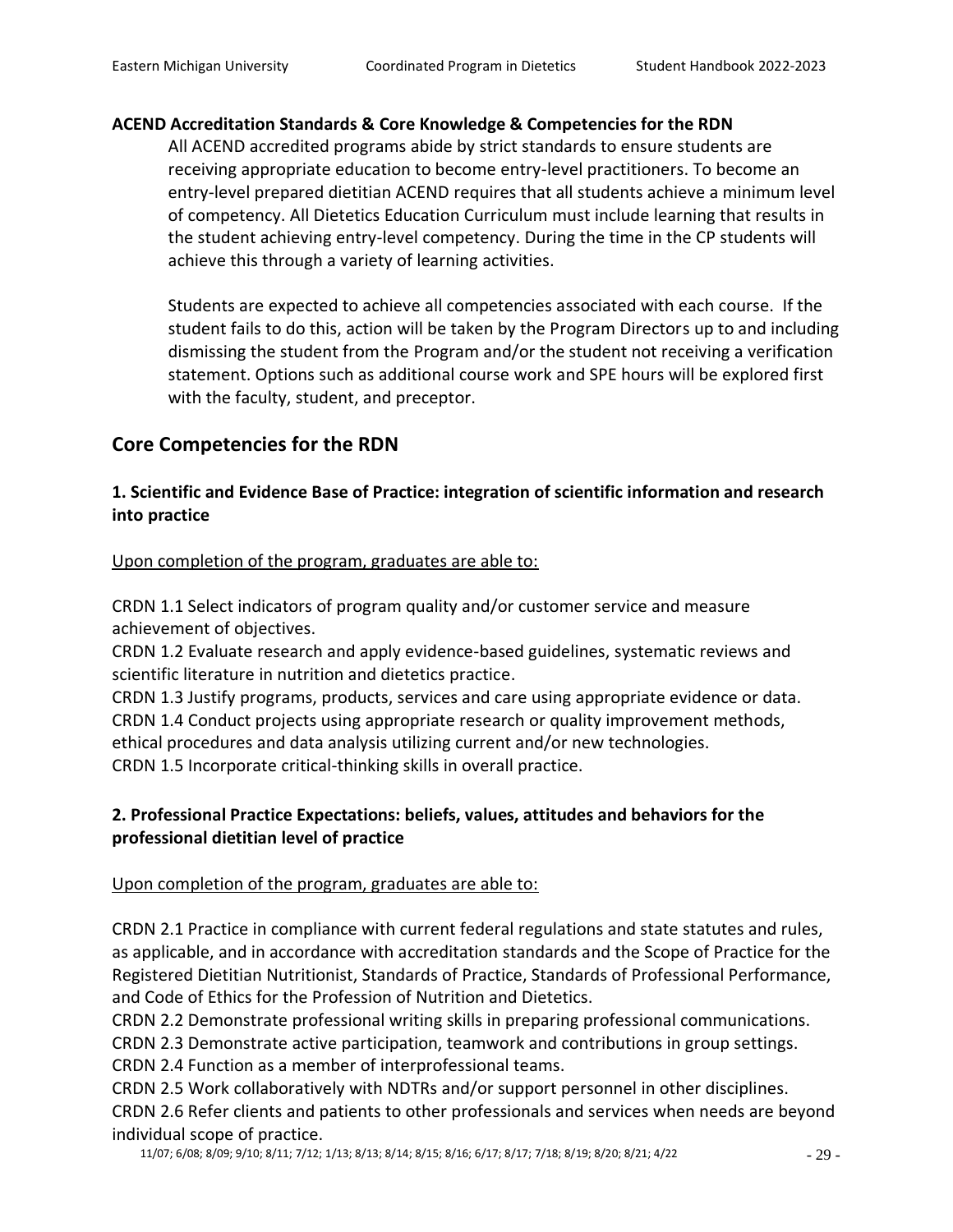CRDN 2.7 Apply change management strategies to achieve desired outcomes.

CRDN 2.8 Demonstrate negotiation skills.

CRDN 2.9 Actively contribute to nutrition and dietetics professional and community organizations.

CRDN 2.10 Demonstrate professional attributes in all areas of practice.

CRDN 2.11 Show cultural humility in interactions with colleagues, staff, clients, patients and the public.

CRDN 2.12 Implement culturally sensitive strategies to address cultural biases and differences. CRDN 2.13 Advocate for local, state or national legislative and regulatory issues or policies impacting the nutrition and dietetics profession.

# **3. Clinical and Customer Services: development and delivery of information, products and services to individuals, groups and populations**

Upon completion of the program, graduates are able to:

CRDN 3.1 Perform Medical Nutrition Therapy by utilizing the Nutrition Care Process including use of standardized nutrition terminology as a part of the clinical workflow elements for individuals, groups and populations of differing ages and health status, in a variety of settings. CRDN 3.2 Conduct nutrition focused physical exams.

CRDN 3.3 Perform routine health screening assessments including measuring blood pressure, conducting waived point-of-care laboratory testing (such a blood glucose or cholesterol), recommending and/or initiating nutrition-related pharmacotherapy plans (such as modifications to bowel regimens, carbohydrate to insulin ratio, B12 or iron supplementation. CRDN 3.4 Provide instruction to clients/patients for self-monitoring blood glucose considering diabetes medication and medical nutrition therapy plan.

CRDN 3.5 Explain the steps involved and observe the placement of nasogastric or nasoenteric feeding tubes; if available, assist in the process of placing nasogastric or nasoenteric feeding tubes.

CRDN 3.6 Conduct a swallow screen and refer the appropriate health professional for full swallow evaluation when needed.

CRDN 3.7 Demonstrate effective communication and documentation skills for clinical and client services in a variety of formats and settings, which include telehealth and other information technologies and digital media.

CRDN 3.8 Design, implement, and evaluate presentations to a target audience.

CRDN 3.9 Develop nutrition education materials that are culturally and age appropriate and designed for the literacy level of the audience.

CRDN 3.10 Use effective education and counseling skills to facilitate behavior change.

CRDN 3.11 Develop and deliver products, programs or services that promote consumer health, wellness and lifestyle management.

CRDN 3.12 Deliver respectful, science-based answers to client questions concerning emerging trends.

CRDN 3.13 Coordinate procurement, production, distribution and service of goods and services, demonstrating and promoting responsible use of resources.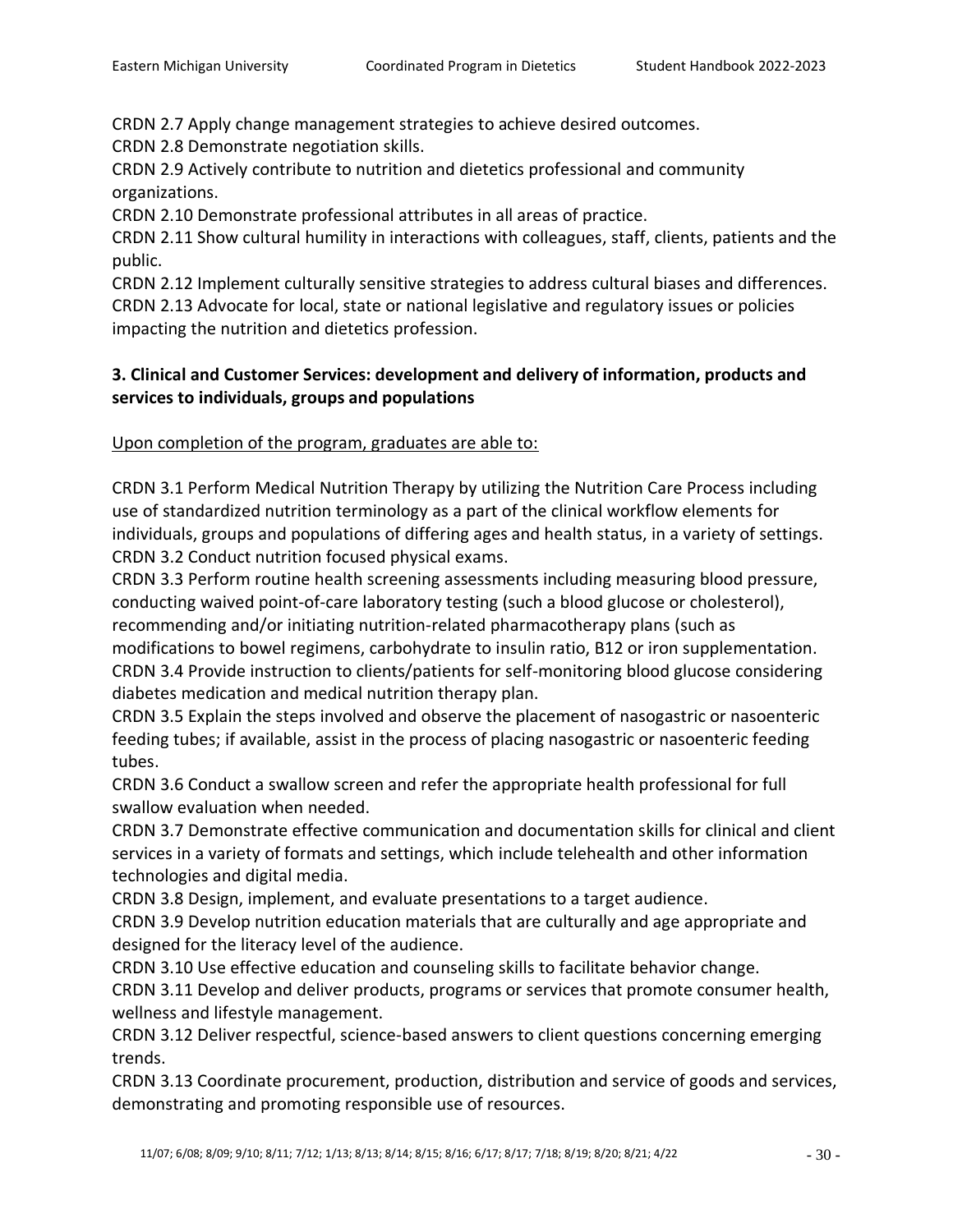CRDN 3.14 Develop and evaluate recipes, formulas and menus for acceptability and affordability that accommodate the cultural diversity and health needs of various populations, groups and individuals.

# **4. Practice Management and Use of Resources: strategic application of principles of management and systems in the provision of services to individuals and organizations**

# Upon completion of the program, graduates are able to:

CRDN 4.1 Participate in management functions of human resources (such as training and scheduling).

CRDN 4.2 Perform management functions related to safety, security and sanitation that affect employees, clients, patients, facilities and food.

CRDN 4.3 Conduct clinical and client service quality management activities (such as quality improvement or quality assurance projects).

CRDN 4.4 Apply current information technologies to develop, manage, and disseminate information and data.

CRDN 4.5 Analyze quality, financial and productivity data for use in planning.

CRDN 4.6 Propose and use procedures as appropriate to the practice setting to promote sustainability, reduce waste and protect the environment.

CRDN 4.7 Conduct feasibility studies for products, programs or services with consideration of costs and benefits.

CRDN 4.8 Develop a plan to provide or develop a product, program or service that includes a budget, staffing needs, equipment and supplies.

CRDN 4.9 Engage in the process for coding and billing for nutrition and dietetics services to obtain reimbursement from public or private payers, fee-for-service and value-based payment systems.

CRDN 4.10 Analyze risk in nutrition and dietetics practice (such as risks to achieving set goals and objectives, risk management plan, or risk due to clinical liability or foodborne illness).

# **5. Leadership and Career Management Skills: Skills, strengths, knowledge, and experience relevant to leadership potential and professional growth for the nutrition and dietetics practitioner.**

# Upon completion of the program, graduates are able to:

CRDN 5.1 Perform self-assessment that includes awareness in terms of learning and leadership styles and cultural orientation and develop goals for self-improvement.

CRDN 5.2 Identify and articulate one's skills strengths, knowledge and experiences relevant to the position desired and career goals.

CRDN 5.3 Prepare a plan for professional development according to Commission on Dietetic Registration Guidelines.

CRDN 5.4 Advocate for opportunities in professional settings (such as asking for additional responsibility, practicing negotiating a salary or wage or asking for a promotion). CRDN 5.5 Demonstrate the ability to resolve conflict.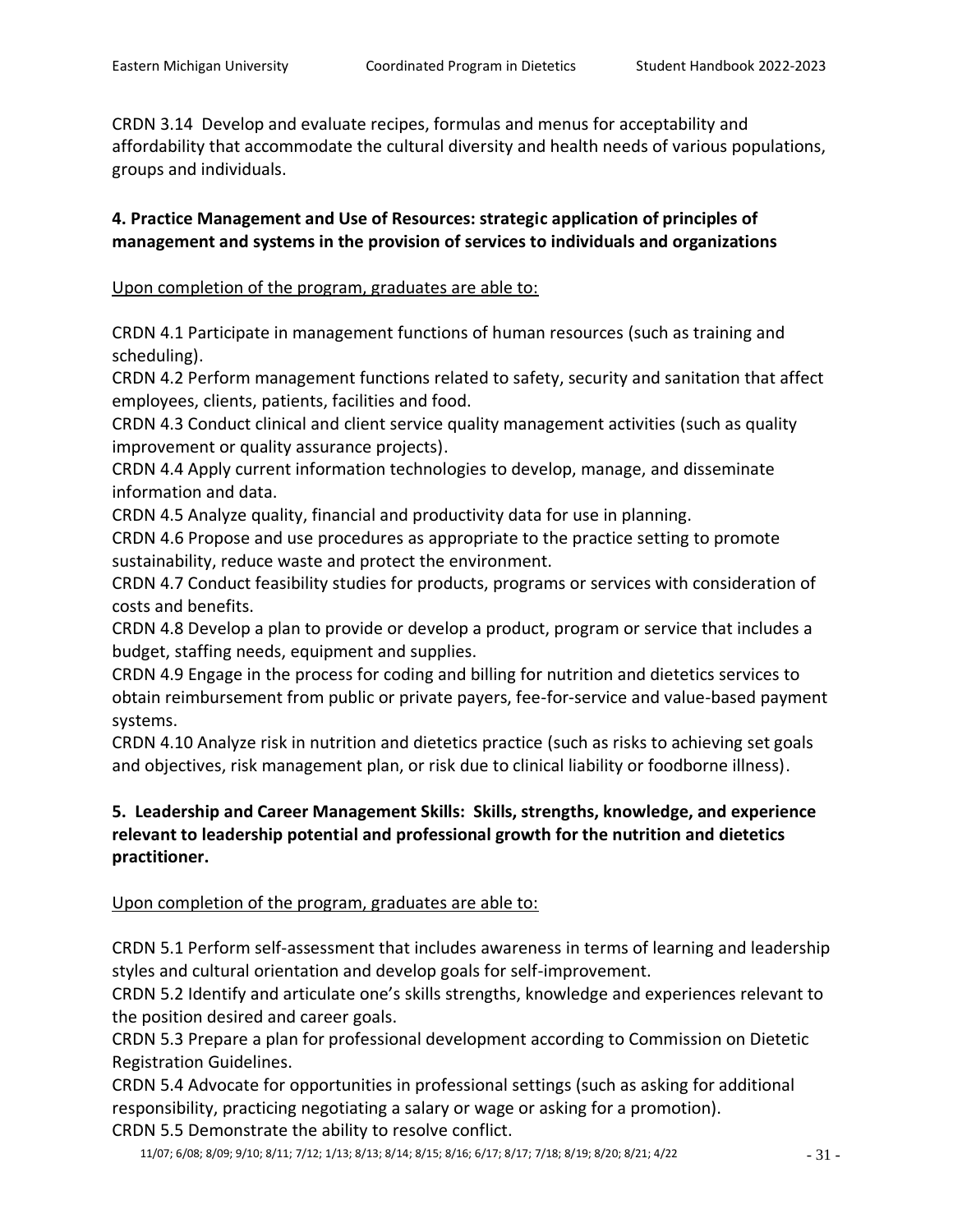CRDN 5.6 Promote team involvement and recognize the skills of each member.

CRDN 5.7 Mentor others.

CRDN 5.8 Identify and articulate the value of precepting.

# **Graduation Procedure and Verification Statements**

# **A. Graduation Audit**

Students should conduct their own (unofficial) audit by comparing their transcript to the CP Program of Study and University requirements.

An official audit of the graduate student's file is triggered by the submission of the application for degree.

# **B. Graduation Application**

The appropriate form should be completed in the first 2 weeks of the semester in which you are graduating. View the website below for instructions. Applying for graduation is solely the responsibility of the student as this is a University level process. [Link](http://www.emich.edu/registrar/graduation/)

# **C. Exit Packet and RD/RDN Exam**

During the student's final semester of the program, they will receive (via email) an Exit Packet from the Program Directors. This will trigger the final process in completing the Program (this process is separate from applying for graduation). Once graduation occurs and the degree is conferred, the Program Directors will complete paperwork and send this to CDR electronically. CDR will notify the candidate of their eligibility to take the exam and CDR will provide instructions for doing so. The entire process can take as long as 6 weeks post-graduation but often occurs sooner.

The CP will give an RD/RDN practice exam in March or April of the year of graduation.

# **D. CP Exit Information/Verification**

Receive Exit Packet. Complete and return to the Program Directors by date indicated in the email. Follow directions carefully so as not to delay receiving the verification statement.

Program Directors will review all material submitted for accuracy.

A degree must be granted before a verification statement can be issued.

Once all materials are received by the Program Directors, degree conferment will be verified, and information will be sent to CDR.

The Program Directors will provide a signed verification statement, via email, along with information on how to use the verification statements to each student. This may take six weeks, post-graduation, dependent on CDR processing time.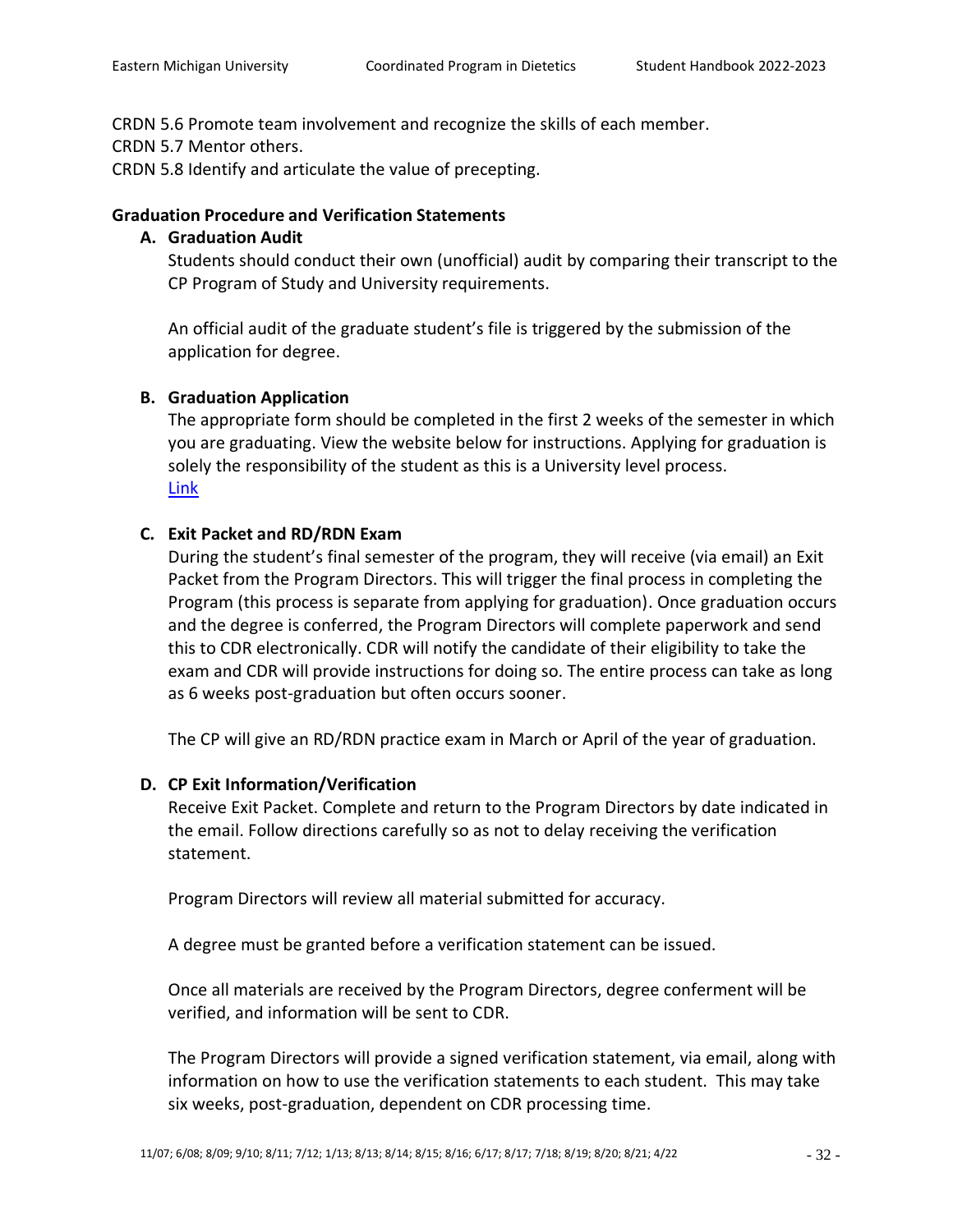CDR will notify students when they are eligible to sit for the exam.

The student is responsible for setting up a time and place for the exam. CDR will provide details.

Students may wish to obtain several official copies of their transcripts. Visit, [Link,](http://www.emich.edu/registrar/trans.htm) for more information.

# **Communications Tips for EMU Dietetics Students and New Graduates Terminology for Students**

- You are a dietetics student, not a dietetic intern.
- You are completing Supervised Practice Experience hours, not internship hours, not mentored hours, not shadowing, not preceptorships.

# **Terminology for New Graduates**

• The terms RD Eligible (RDE) and RDN Eligible (RDNE) are not approved by ACEND and should not be used.

# **E-mail Tips:**

- Use emich e-mail account only.
- Always start emails with a salutation such as Dear Dr. Haque, Hello Darlene, etc.
- Never address anyone with "Hey" or "Hi" .
- Proof-read your message for spelling, grammar, and capitalization.
- Use complete sentences; emails are not text messaging.
- Sign your name and put Dietetics Student under your name.

*Example of an e-mail message:* Dear Dr. Haque, Thank you for the recommendation letter. I will let you know when I hear from the scholarship committee. Sincerely, Susie Jones MS CP Dietetics Student

# **In Person Communication Tips:**

- Arrive early, or at a minimum, promptly.
- Smile  $\overline{\phantom{a}}$
- Keep personal concerns and opinions about topics not relevant to your work at the site to yourself when in Supervised Practice Experience settings.
- Issues related to the Dietetics Program need to be communicated through the proper channel. If you are unsure of whom that is, start with your instructor. These issues do not need to be shared with your preceptor.

# **Telephone Tips:**

• Use a professional voice message.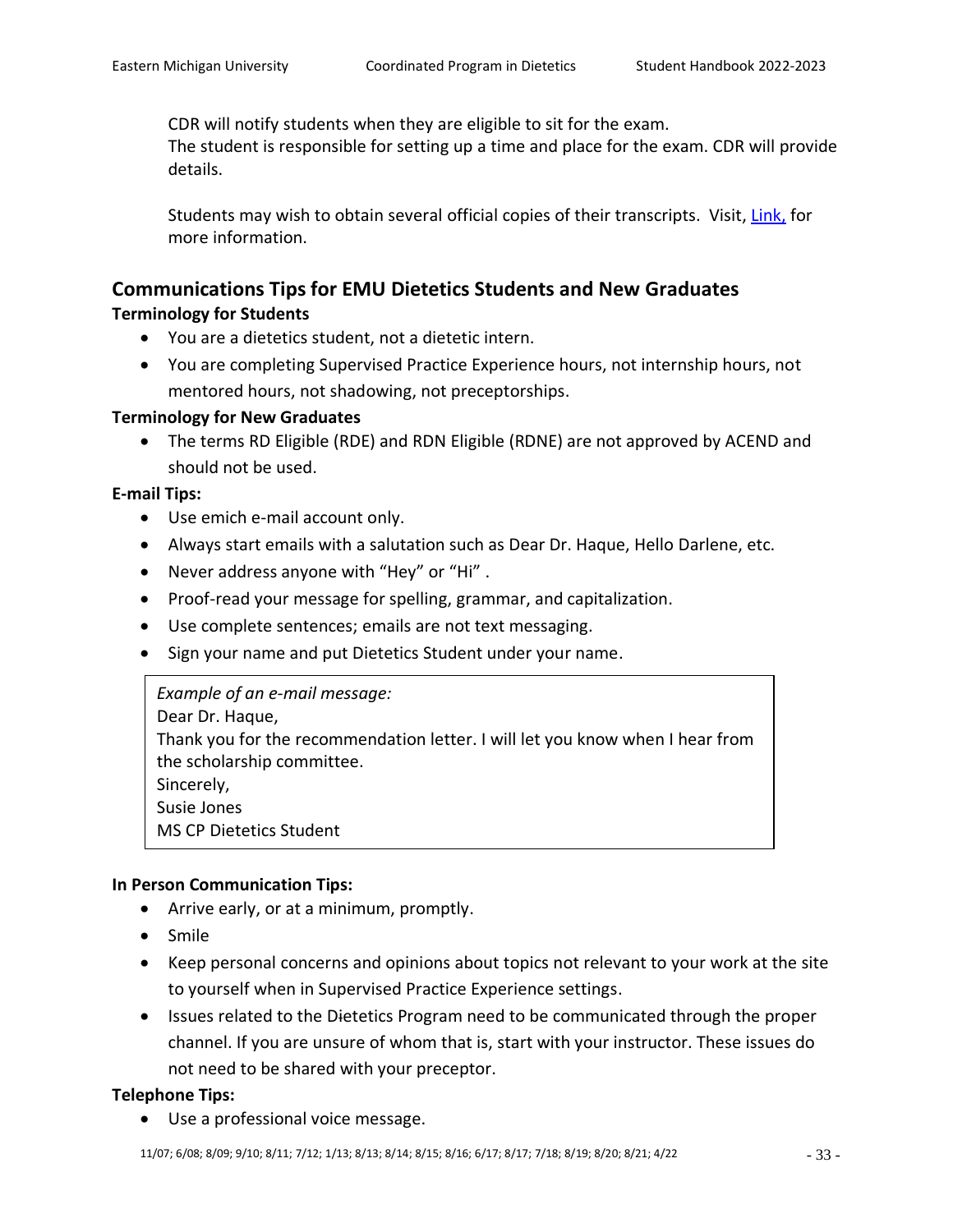- If answering the Eagle Nutrition Services phone or a phone at a supervised practice site, say, "Eagle Nutrition Services/Name of facility, this is early may I help you?"
- When calling someone say, "Hello, this is \_\_\_\_\_, may I speak with \_\_\_\_?"

# **Written Communication Tips:**

- You are expected to be proficient in Word and PowerPoint and be able to use Excel.
- Proof-read your communications and have another person proof-read your communications.
- The EMU CP requires all students to utilize the American Medical Association (AMA) reference style. Information will be available in each course syllabus.
- Refer to page 27 of this student handbook regarding information about the EMU Writing Center.
- If preparing a nutrition tip, flyer, handout, or PowerPoint slides, use evidenced-based references. The [www.eatright.org](http://www.eatright.org/) website provides the Academy of Nutrition and Dietetics Evidence Analysis Library® as a free member benefit. Information sources gathered from Google, Yahoo, or Wikipedia searches are not appropriate.